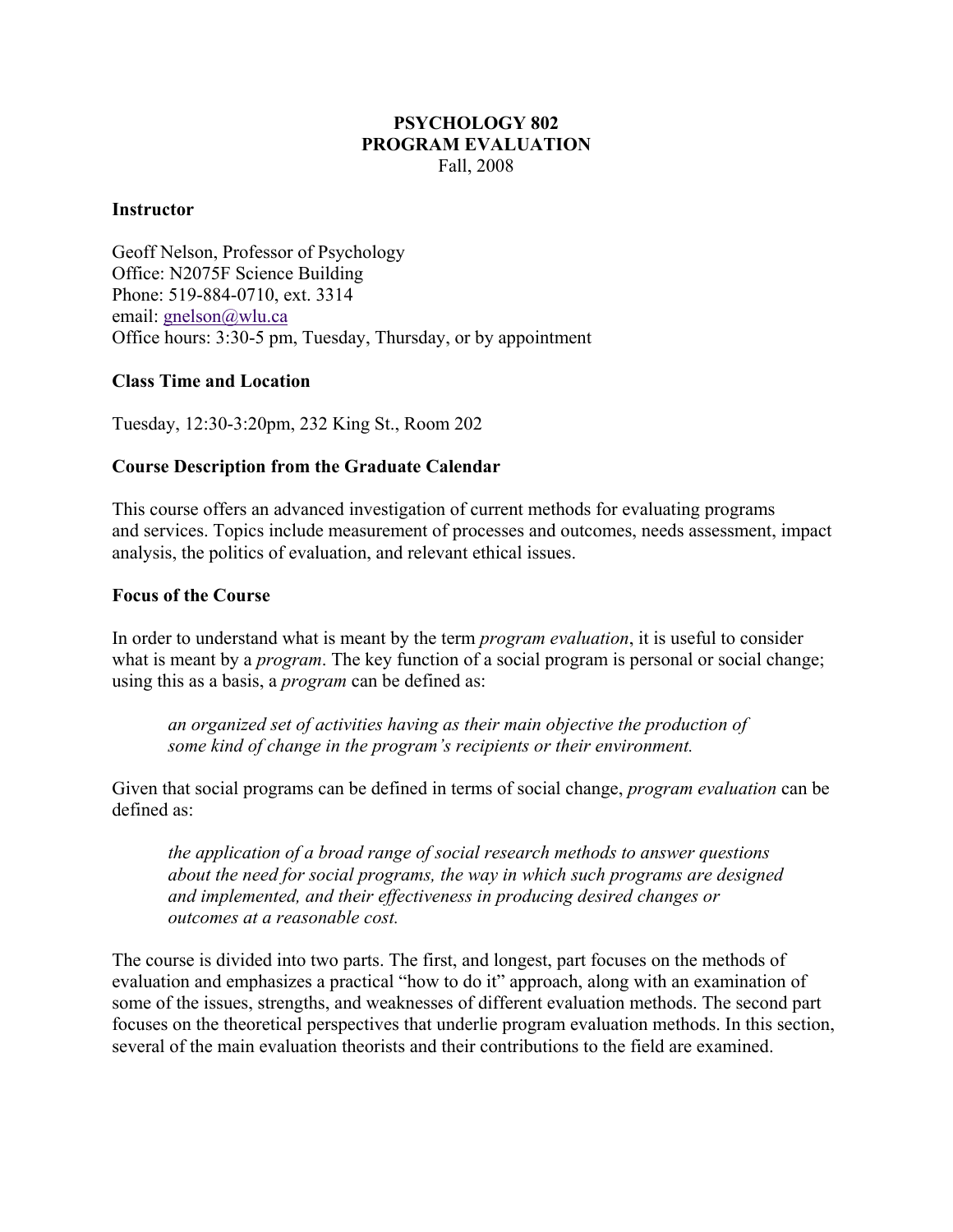# **Acknowledgements**

I have borrowed liberally from the materials, requirements, and approach of Mark Pancer, who has taught this course in the Laurier Community Psychology Ph.D. program since its inception in 2003. Thanks to Mark and the following community psychology colleagues who shared their program evaluation course outlines with me: Tim Aubry and Bob Flynn of the University of Ottawa, Francine Lavoie of Université de Laval, François Chagnon of Université du Québec à Montréal, Paul Toro of Wayne State University, and Becki Campbell of Michigan State University. Thanks also to Manuel Riemer of Laurier who generously shared his materials and ideas about this course.

# **Text**

Posavac, E.J., & Carey, R.G. (2007). *Program evaluation: Methods and case studies* (7<sup>th</sup> Ed.). Upper Saddle River, NJ: Prentice Hall.

# **Additional Readings**

There are a number of articles and book chapters that will be required readings for the course, and some that individuals will report on that not everyone will read. A few of the required readings are in a course package that you can purchase from the bookstore, while others are available (most are online) from the Laurier library.

# **Course Objectives**

The main objectives of the course are for students to:

(a) acquire knowledge about the main methods and issues in the field of program evaluation (e.g., needs assessment, the measurement of program processes and outcomes, evaluation research designs, qualitative approaches to evaluation, the role of the evaluator, and the ethics and politics of evaluation research),

(b) develop an understanding of the major theoretical approaches to evaluation (e.g., empowerment, fourth generation constructionist, utilization-focused, post-positivist) (c) gain practical experience in formulating an evaluation in a real-life setting, and (d) learn the art of evaluation by integrating action, research, and theory (ART).

# **Roles and Class Format**

To achieve these objectives, you will be reading widely from the evaluation literature and we will be using a seminar format to discuss the readings, rather than a lecture format. Each week, we will focus on a particular topic in evaluation. The first part of each class, from roughly 12:30- 2:10 will be devoted to the topic and readings for the class. In this part of the class, one student will be responsible for facilitating the class and for presenting a brief summary of one nonrequired reading on the topic of the week and posing questions to the class about that reading.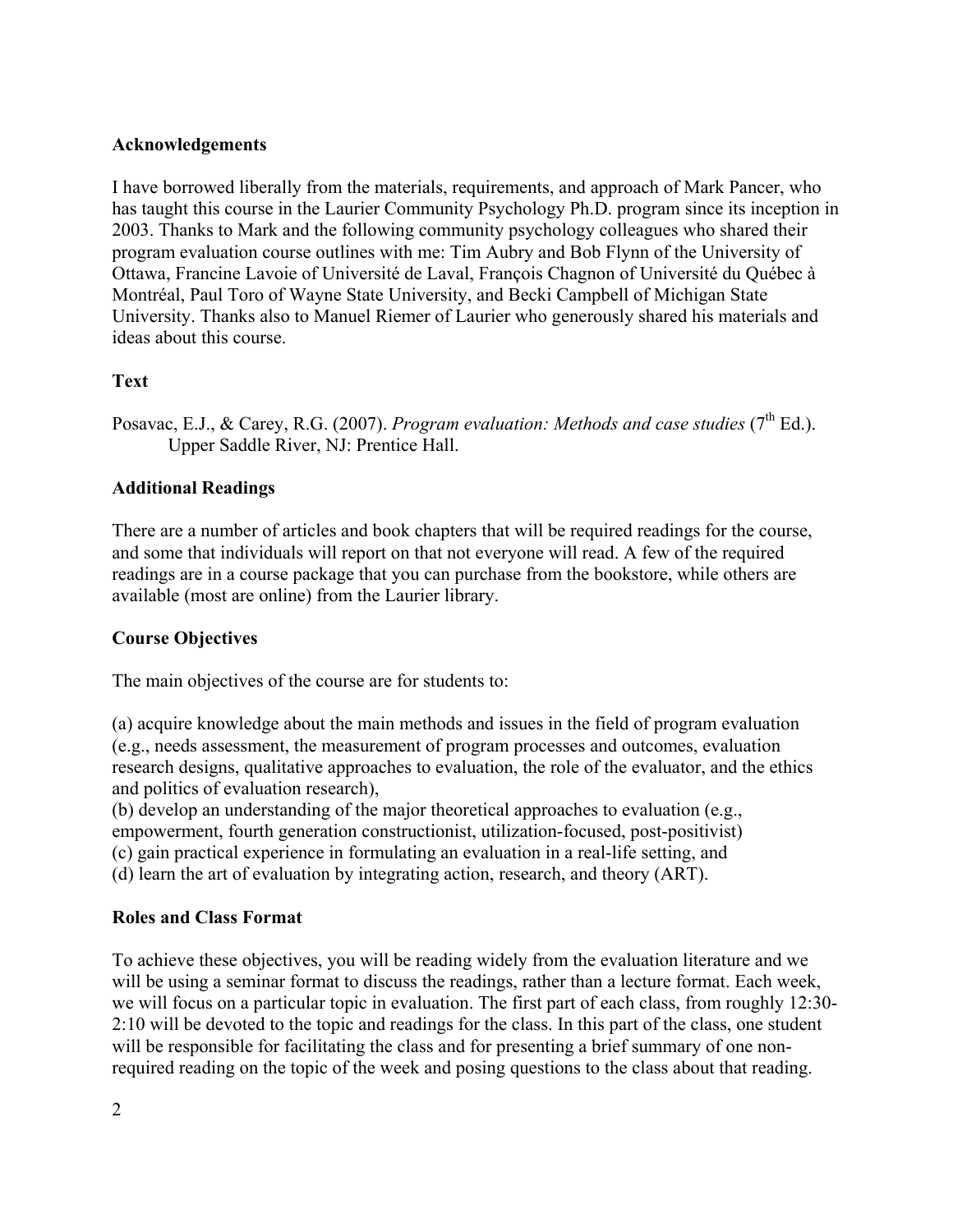In addition, throughout the term, each class member will be working with a community agency or organization to develop an evaluation plan for that organization. The last hour of each class, 2:20-3:20, will involve a discussion of issues arising from students' developing evaluation plans.

I see the students' role as being responsible for:

(a) attending class (please let me know by phone or email if you will not be able to attend due to illness or some other unexpected event),

(b) making presentations,

(c) coming to class prepared (having done the readings, having read your peers' reading response papers, reflecting on the readings, being prepared to make presentations),

(d) facilitating some class discussions (making an agenda for the class, posing questions to your peers, making sure everyone has a chance to speak, actively listening to your peers, summarizing discussions),

(e) actively participating in class discussions (asking questions related to the material, answering questions, contributing to discussions, connecting course material to current affairs, introducing ideas relevant to the topics but not covered in the reading materials, sharing personal reflections related to warm-up exercises, other in-class exercises, the readings, and presentations), and (f) supporting your peers (e.g., providing useful feedback to other students, demonstrating a supportive attitude toward other students).

# **Assignments and Evaluation**

10% *Class Facilitation and Article/Chapter Presentation*: During weeks 3-6 and 8-10, each student will be responsible for facilitating one class and for making a brief (10 minute maximum) presentation on one article or chapter from the "Other Readings" on the outline (or some other article/chapter on the topic that is not on the outline, but which is relevant to the topic). The reading should provide a case example of the topic (e.g., an actual needs assessment), rather than a theoretical piece. This component of your mark is worth 10 points. Since your classmates will not read the article/chapter, you must provide a clear and concise summary of its contents, including a one single-spaced page (12 point font) handout, in which you review the contents of the article and end with your own critical comments and evaluation of the article. The handout is due the day of the presentation. You are responsible for making the handouts. Class facilitation includes providing a written agenda with timelines for each item, preparing questions, exercises, or case studies to help stimulate and guide discussion, debate, and reflection on the readings for the week, and keeping the discussion on track, focused, fun, and substantive. Feel free to use creative strategies for facilitating the class. Also, I encourage you to pick a topic for class facilitation that is relatively novel to you (e.g., if you are already very familiar with qualitative evaluation, pick the session on evaluation design and measuring outcomes).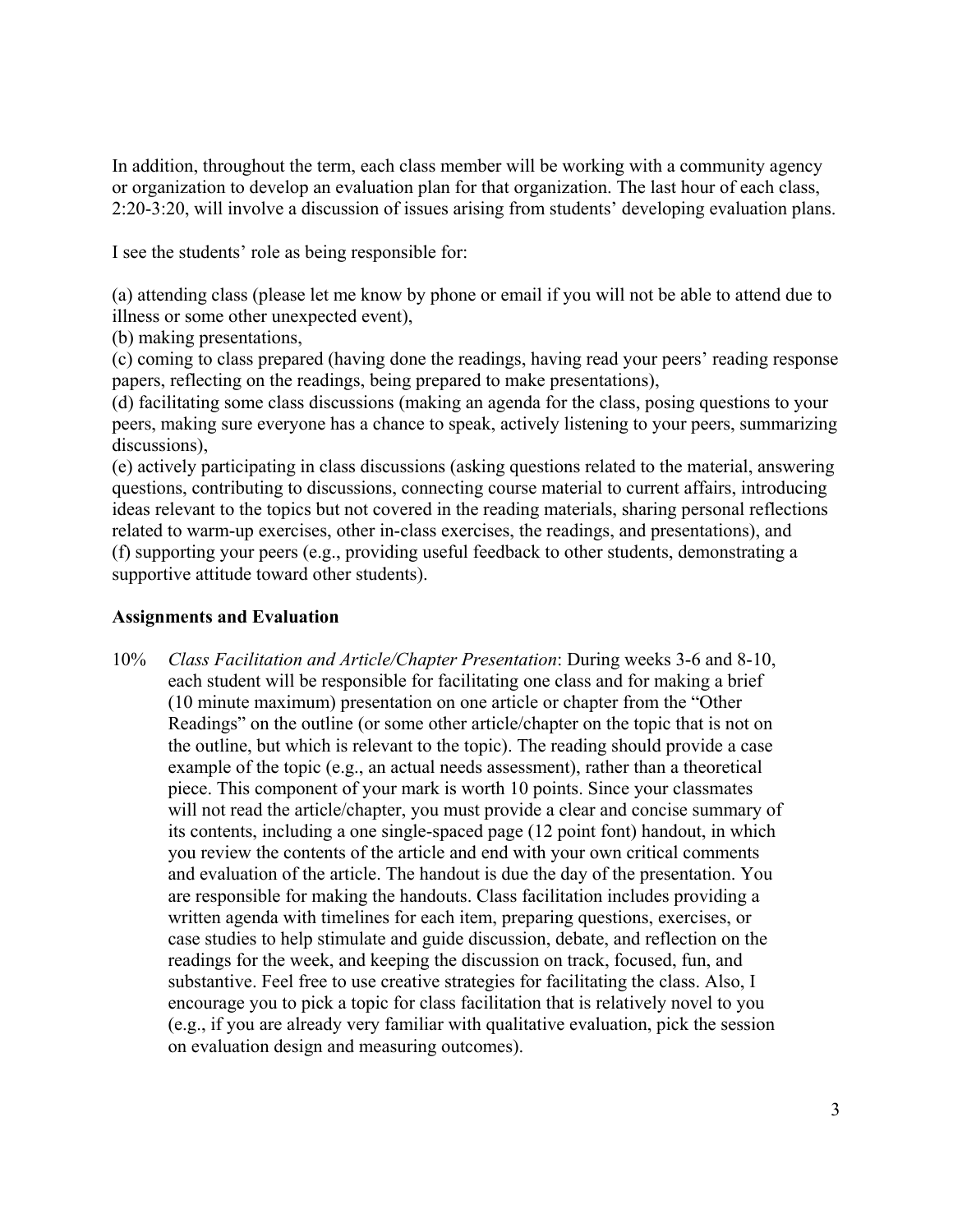40% *Reading Response Papers*: During weeks 2-6 and 8-10, you must write 6 responses to the assigned readings. You get to choose which weeks you want to write a paper, but you must write 6 in the 9 week period. The responses should be about 2-3 double-spaced pages (500-1000 words), no reference section, no quotes. This is a chance for you to critically reflect on the readings, addressing such questions as: What are the connections between the readings? What are the points of tension or divergence? How do the readings connect to readings from previous weeks? What are the implications for theory, research, and action? Reading response papers are to be sent to me and your classmates the day before the class. In the subject line of your email, please put "reading response paper, the number of the paper, and your first and last names." You must read your classmates' papers before class.

A reading response paper is not a summary of the readings, it's an analysis, integration and critical reflection. Each reading response paper is worth 8 points (I will drop the mark for your lowest paper so that only your 5 best papers count), and your mark will be based on both the quality of your writing and the quality of your ideas. Using Bloom's taxonomy of learning, your reading response papers should focus on the higher-order skills of analysis, synthesis, and evaluation, which are defined below. Notice that *evaluation* is at the top of the pyramid.

*Knowledge*: Recall data or information. This is regurgitation.

*Comprehension*: Understand the meaning, translation, and interpretation of instructions and problems. State a problem in one's own words.

*Application*: Use a concept in a new situation or unprompted use of an abstraction. Applies what was learned in the classroom to novel situations.

*Analysis*: Separates material or concepts into component parts so that its organizational structure may be understood. Use of theory for interpretation of information.

*Synthesis*: Builds a structure or pattern from diverse elements. Put parts together to form a whole, with emphasis on creating a new meaning or structure.

*Evaluation*: Make judgments about the value of ideas or materials.



15% *Evaluation Theory Presentation*: During weeks 11-13, we will be covering different evaluation theories and theorist. Each student is responsible for making a class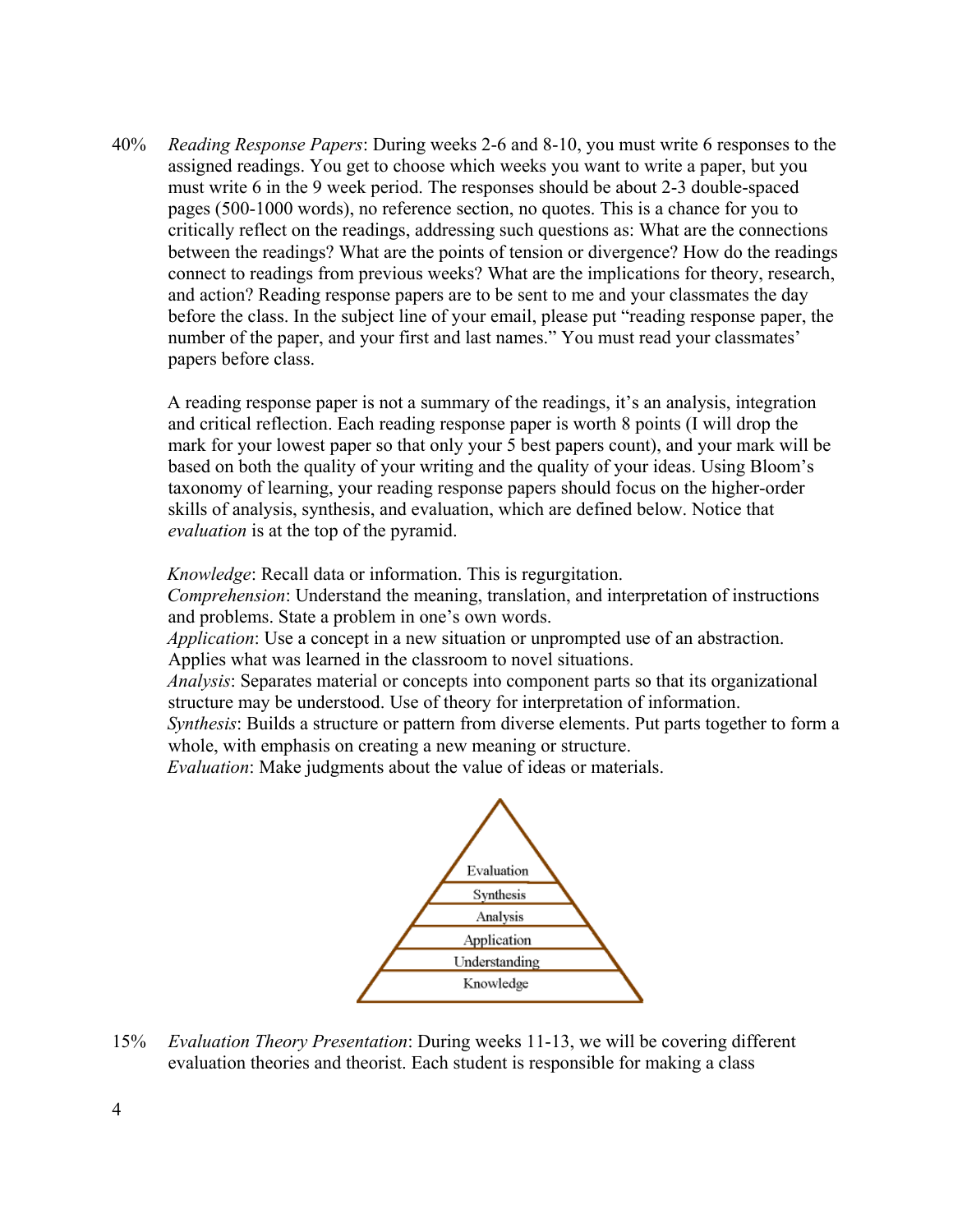presentation on two different evaluation theorists. The presentation should be 15-20 minutes, followed by a 15-20 minute class discussion that the presenter will facilitate. Additionally, you must prepare a 5-page (maximum, excluding references) double-spaced paper on the theorists that must be sent to me and your classmates the day before the class. You must read your classmates' papers before the class, as these papers are a stimulus for class discussion. The papers should focus on the positions of the different theorists on the following theoretical issues identified by Shadish, Cook, and Leviton (1991): (a) social programming, (b) knowledge construction, (c) valuing, (d) knowledge use, and (e) evaluation practice, plus any other issue(s) that you believe to be important. I also want you to indicate the implications of the different theorists for the practice of evaluation. In other words, explain how the theoretical position proposed by the theorists would guide an evaluation of a program that addresses a particular social problem. The paper should be in APA format and include a reference section (I'll provide you with a summary of this format).

- 35% *Evaluation Proposal or Project*: Students will work with an organization to develop a comprehensive proposal for the evaluation of a major program of that organization. The proposal should include a detailed analysis of the program's evaluability and a description of the program theory, making reference to relevant research literature. Alternatively, students may work on an actual evaluation project for a community organization. I am open to negotiating an individualized contract with you for this course requirement to maximize your learning. You can work on this project by yourself, in pairs, or as a group. Your proposal should be similar in form to one that might be submitted by a research consulting firm in response to a request for proposals (RFP). More specifically, your proposal should include a description of each of the following:
- 1. the PROGRAM (this would include a description of the need or problem addressed by the program, who the clients are, the program's CHANGE goals, what is done to achieve those goals [i.e., major service activities, program components], how people come into contact with the program, service providers, the organizational structure, and the funding sources and budget of the program. You should also include a flow model of the program in this section),
- 2. the EVALUATION OBJECTIVES (e.g., to determine the extent to which program participation increases self-esteem),
- 3. the OUTCOME MEASURES OR DATA/INFORMATION COLLECTION PROCEDURES you plan to use,
- 4. the EVALUATION DESIGN AND/OR QUALITATIVE STRATEGY you will be employing,
- 5. the PARTICIPANTS, who they are, how they will be selected,
- 6. the PROCEDURE you will follow in contacting participants, administering measures, etc.,
- 7. the ROLES AND RESPONSIBILITIES of all those involved in the evaluation (e.g., who will administer the measures; how many staff will be involved in the evaluation; what will their duties be?),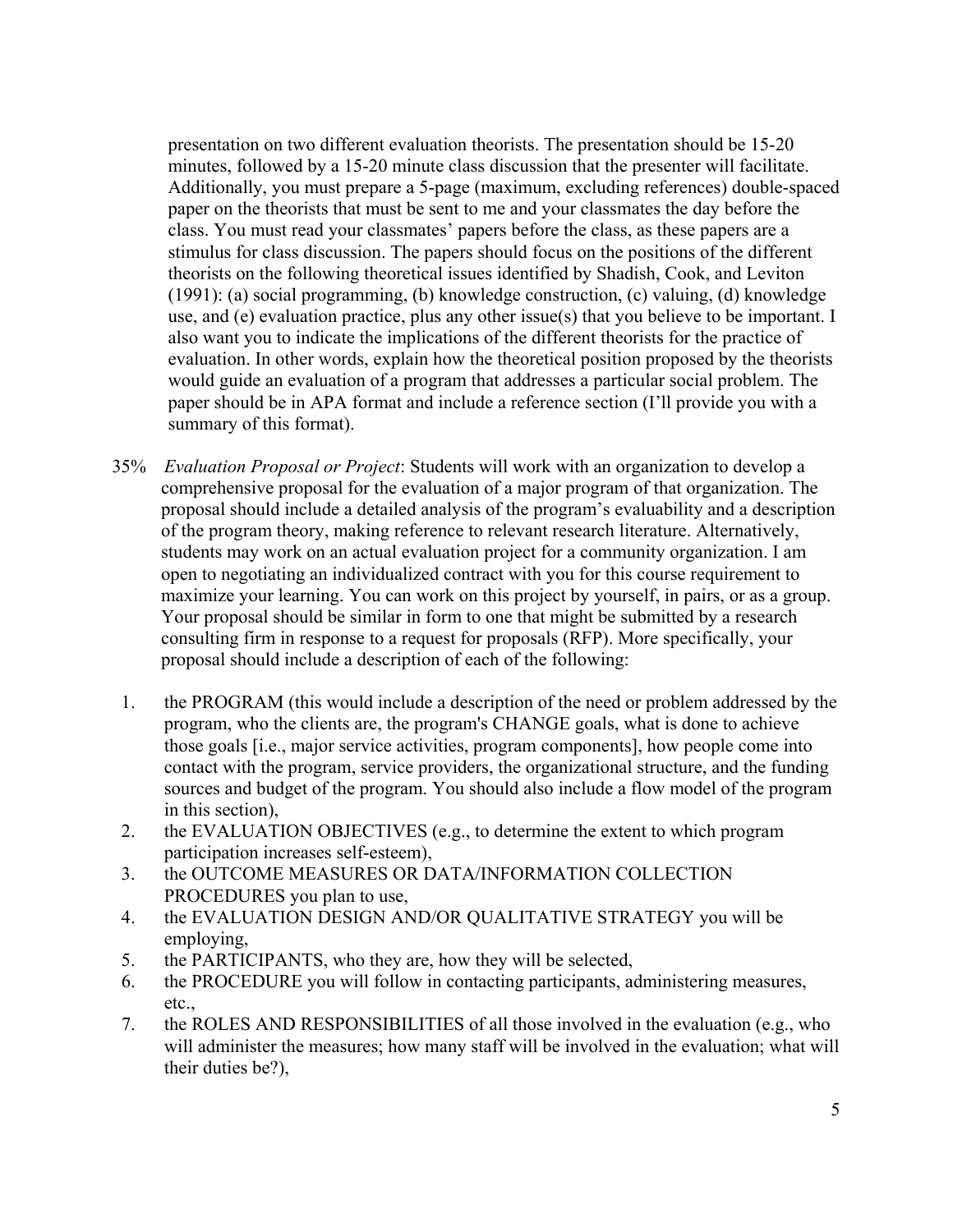- 8. the SCHEDULE OF ACTIVITIES,
- 9. the PRODUCTS or DELIVERABLES of the evaluation, and
- 10. the BUDGET for the evaluation.

This is not an exhaustive list. Feel free to include any other information that you deem to be relevant or important, such as a discussion of ethics, if you feel it would be appropriate in the context of this evaluation, or an outline of your particular philosophy or approach to evaluation, or some specification of who would "own" the results of the study and the process to be followed if you wanted to publish any of the information derived from the evaluation. A final paper, roughly 20 pages in length, written in APA format is due in December (we will negotiate the exact date).

# **Overview of Schedule**

| <b>Date</b>    | <b>Topic</b>                                           | <b>Facilitator/Presenter(s)</b> |
|----------------|--------------------------------------------------------|---------------------------------|
| $1 -$ Sept. 9  | Overview of evaluation                                 | Geoff                           |
| $2 -$ Sept. 16 | Working with stakeholders                              | Enoch                           |
| $3 - Sept. 23$ | Assessing needs, resources, and assets                 | Geoff                           |
| $4 - Sept. 30$ | Program theory, logic models, and evaluability         | Felix                           |
|                | assessment                                             |                                 |
| $5 - Oct. 7$   | Program process and implementation; Michael Patton to  | Rich                            |
|                | speak at KPL at 4:30                                   |                                 |
| $6 - Oct. 14$  | Program outcomes: Design and outcome measures,         | Geoff                           |
|                | handout mid-course review                              |                                 |
| $7 - Oct. 21$  | Guest presentation by Mark Pancer on the evaluation of | Mark                            |
|                | Better Beginnings, Better Futures                      |                                 |
| $8 - Oct. 28$  | Qualitative evaluation, review mid-course review       | Glen                            |
| $9 - Nov. 4$   | Utilization and knowledge transfer                     | Rachel                          |
| $10 - Nov. 11$ | The politics and ethics of evaluation                  | Susan                           |
| $11 - Nov. 18$ | Evaluation theories and theorists                      |                                 |
| $12 - Nov. 25$ | Evaluation theories and theorists                      |                                 |
| $13 - Dec. 2$  | Evaluation theories and theorists, final evaluation of |                                 |
|                | course                                                 |                                 |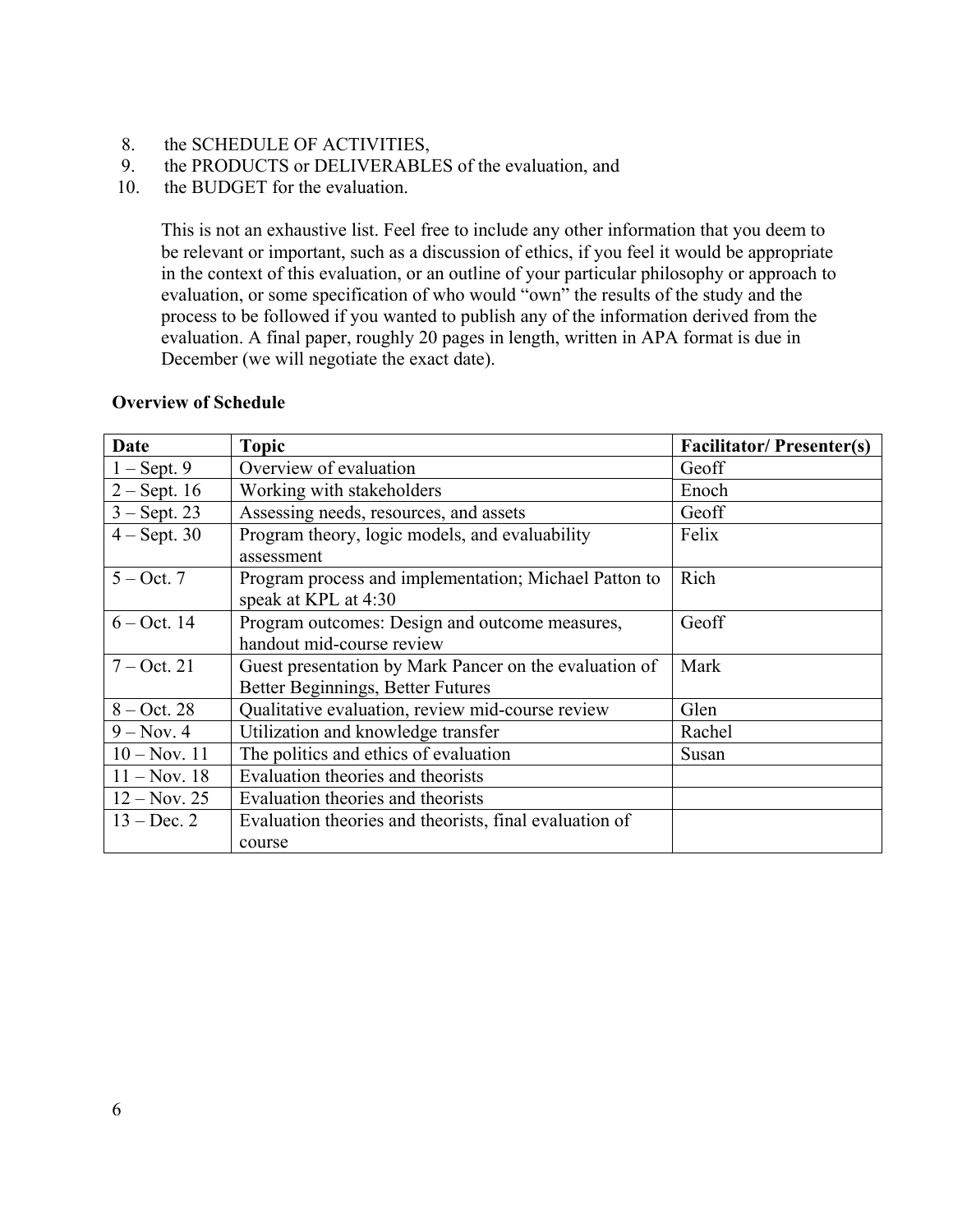# **Detailed Schedule and Readings**

## **Week 1 (September 9) – Overview of evaluation**

*Common Readings*

P & C, Ch. 1

Pancer, S.M. (1997). Program evaluation. In S.W. Sadava & D.R. McCreary (Eds.), *Applied social psychology* (pp. 47-67). Englewood Cliffs, NJ: Prentice Hall.

# **Week 2 (September 16) – Working with stakeholders**

*Common Readings*

P & C, Ch. 2

Nelson, G., Amio, J., Prilleltensky, I., & Nickels, P. (2000). Partnerships for implementing school and community prevention programs. *Journal of Educational and Psychological Consultation*, *11*, 121-145.

Discuss the following three articles as a set

- Doingo-Ingersoll, J.A. (2004). Commentary: An opportunity for mentoring? *American Journal of Evaluation, 25,* 241-242. (should be read in combination with article by M. Morris, below)
- Ginsberg, P.E. (2004). Commentary: Can this evaluation be saved? *American Journal of Evaluation, 25,* 237-240. (should be read in combination with article by M. Morris, below).

Morris, M. (2004). The steering committee. *American Journal of Evaluation, 25,* 236.

Discuss the following three articles as a set.

- Boyle, M.H., & Willms, J.D. (2002). Impact evaluation of a national, community-based program for at-risk children in Canada. *Canadian Public Policy, 28,* 461-481.
- Sehl, M. (2004). Stakeholder involvement in a government-funded outcome evaluation: Lessons from the front line. *Canadian Journal of Program Evaluation, 19,* 37-56.
- Sylvestre, J., Ochocka, J., & Hyndman, B. (1999). Findings from the Ontario regional evaluation of the Community Action Program for Children. *Canadian Journal of Program Evaluation, 14*(2), 29-56.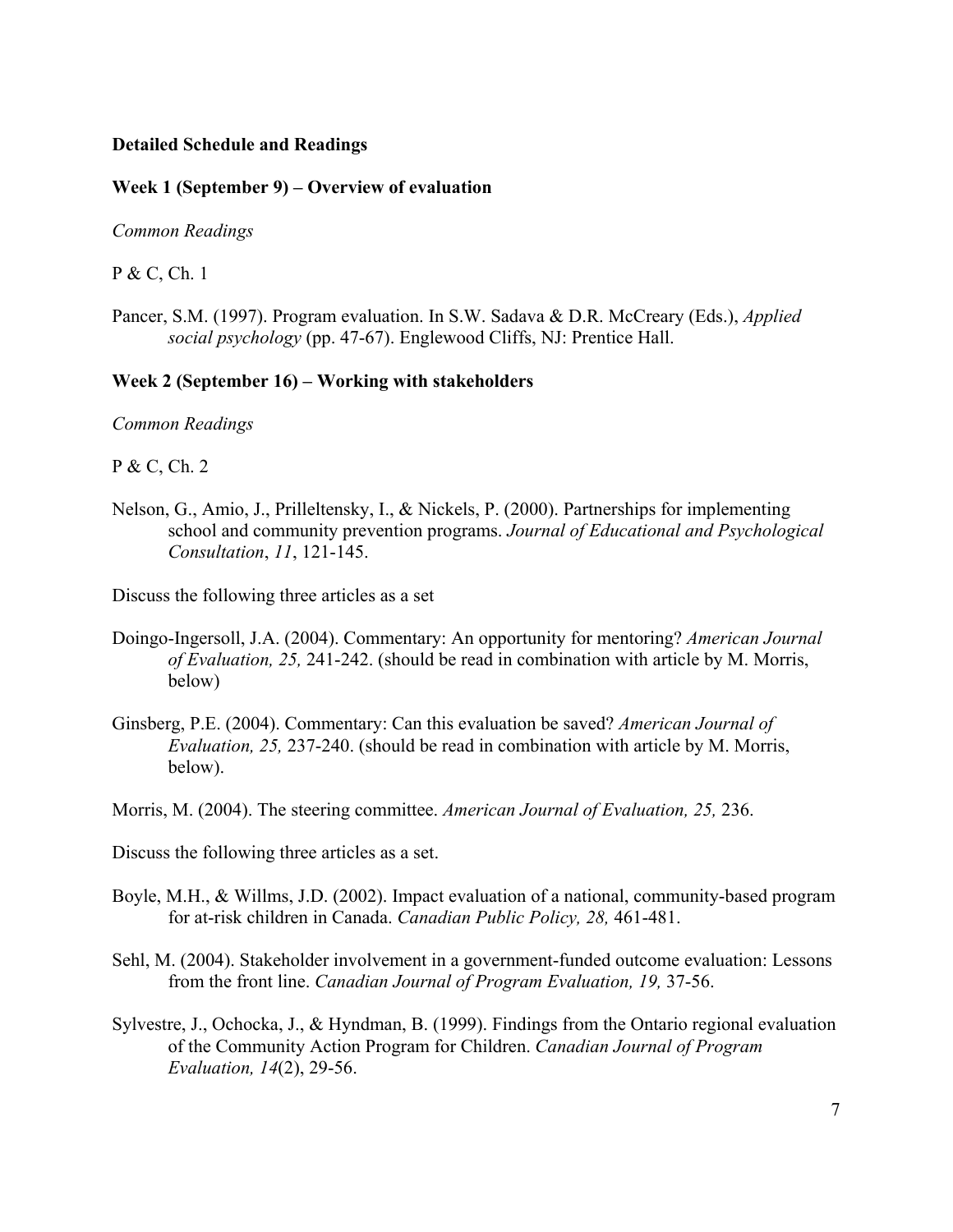### *Other Readings*

- Brandon, P. R. (1998). Stakeholder participation for the purpose of helping ensure evaluation validity: Bridging the gap between collaborative and non-collaborative evaluations. *American Journal of Evaluation, 19*(3), 325-337.
- Chavis, D. M., Stucky, P. E., & Wandersman, A. (1983). Returning basic research to the community: A relationship between scientist and citizen. *American Psychologist, 38*(4), 424-434.
- Fetterman, D.M. (1994). Steps of empowerment evaluation: From California to Cape Town. *Evaluation and Program Planning, 17*(3), 305-313.
- Greene, J.C. (1988). Stakeholder participation and utilization in program evaluation. *Evaluation Review, 15*, 91-116.
- Levin, R. (1999). Participatory evaluation: Researchers and service providers as collaborators versus adversaries. *Violence Against Women. Special Issue: Collaboration in research on violence against women, 5*(10), 1213-1227.
- Mercier, C. (1997). Participation in a stakeholder-based evaluation: A case study. *Evaluation and Program Planning, 20,* 467-475.
- Mathison, S. (1994). Rethinking the evaluator role: Partnerships between organizations and evaluators. *Evaluation and Program Planning, 17,* 299-304.
- Pancer, S.M., & Westhues, A. (1989). A developmental stage approach to program planning and evaluation. *Evaluation Review, 13*, 56-77.
- Papineau, D., & Kiely, M.C. (1996). Participatory evaluation in a community organization: Fostering stakeholder empowerment and utilization. *Evaluation and Program Planning, 19,* 79-93.
- Reineke, R.A. (1991). Stakeholder involvement in evaluation: Suggestions for practice. *Evaluation Practice, 12,* 39-44.
- Weiss, C. (1983). The stakeholder approach to evaluation: Origins and promise. In A.S. Bryk (Ed.), *Stakeholder-based evaluation* (Vol. 17, pp. 3-14). San Francisco: Jossey-Bass.
- Whitmore, E. (Ed.). (1998). *Understanding and practicing participatory evaluation* (New Directions for Program Evaluation, No. 80). San Francisco: Jossey-Bass*.*

#### **Week 3 (September 23) – Assessing needs, resources, and assets**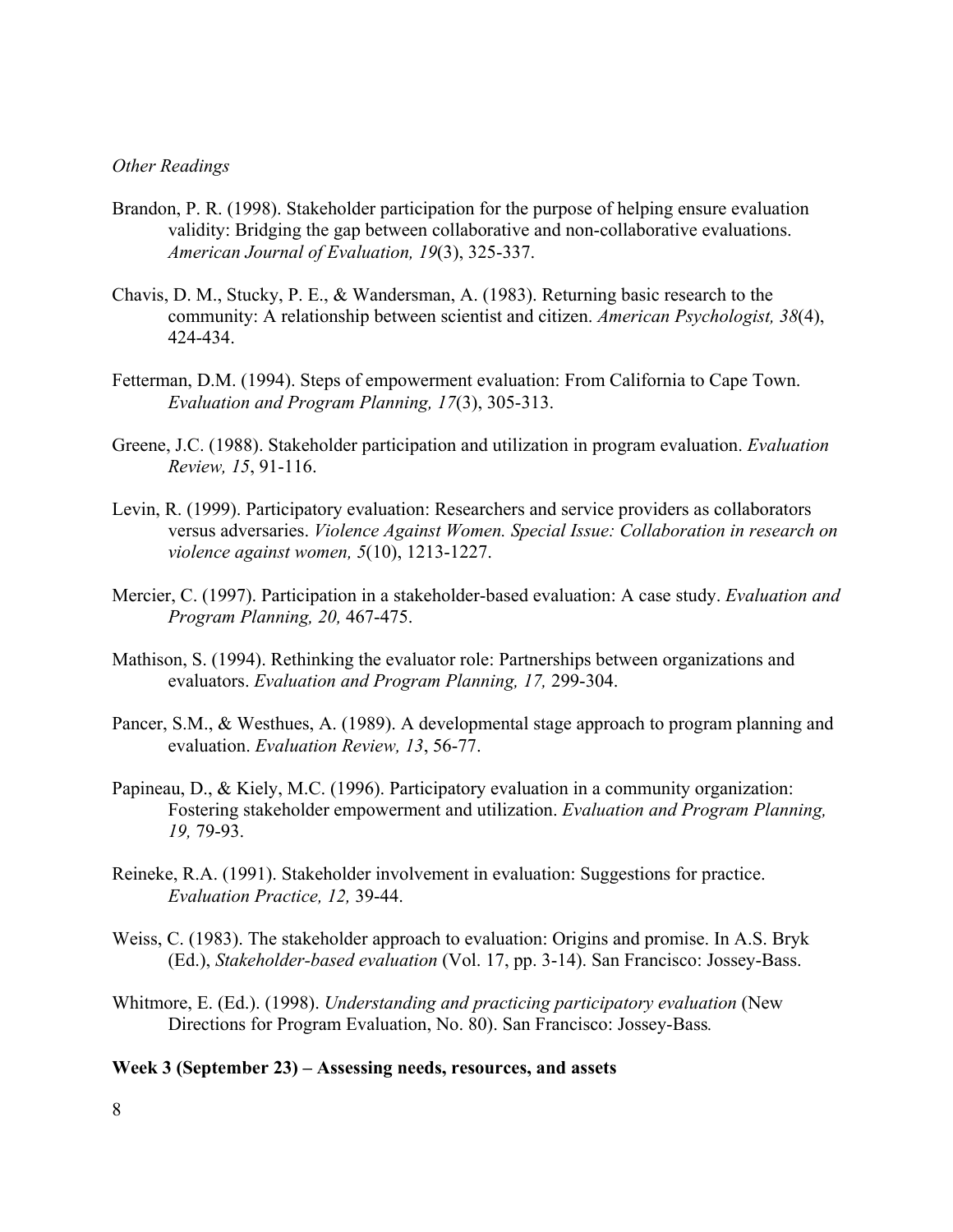### *Common Readings*

### P & C, Ch. 6

- Nelson, G., & Earls, M. (1986). An action-oriented assessment of the housing and social support needs of long-term psychiatric clients. *Canadian Journal of Community Mental Health*, *5*(1), 19-30.
- Ross, J.A., & Ben Jaafar, S. (2006). Participatory needs assessment. *Canadian Journal of Program Evaluation, 21,* 131-154.

## *Other Readings*

- Acosta, O., & Toro, P.A. (2000). Let's ask the homeless people themselves: A needs assessment based on a probability sample of adults. *American Journal of Community Psychology, 28,*  343-366.
- Altschuld, J.W., & Witkin, B.R. (2000). *From needs assessment to action: Transforming needs in solution strategies.* Thousand Oaks, CA: Sage.
- The Asset-Based Community Development Institute (2004). *Capacity Inventory*. http://www.northwestern.edu/ipr/abcd/abcdtools.html
- Kretzmann, J.P., & McKnight, J.L. (1993). *Building communities from the inside out: A path toward finding and mobilizing a community's assets*. Chicago, Illinois: ACTA Publications.
- McKillip, J. (1998). Need analysis: Process and techniques. In L. Bickman & D.J. Rog (Eds.). *Handbook of applied social research methods* (pp. 261-284). Thousand Oaks, CA: Sage.
- Milord, J.T. (1976). Human service needs assessments: Three non-epidemiological. approaches. Canadian Psychological Review, 17, 260-269.
- Soriano, F.I. (1995). *Conducting needs assessments: A multidisciplinary approach*. Thousand Oaks, CA: Sage.
- Witkin, B.R., & Altschuld, J.W. (1995). *Planning and conducting needs assessments: A practical guide.* Thousand Oaks, CA: Sage.

#### **Week 4 (September 30) – Program theory, logic models, and evaluability assessment**

*Common Readings*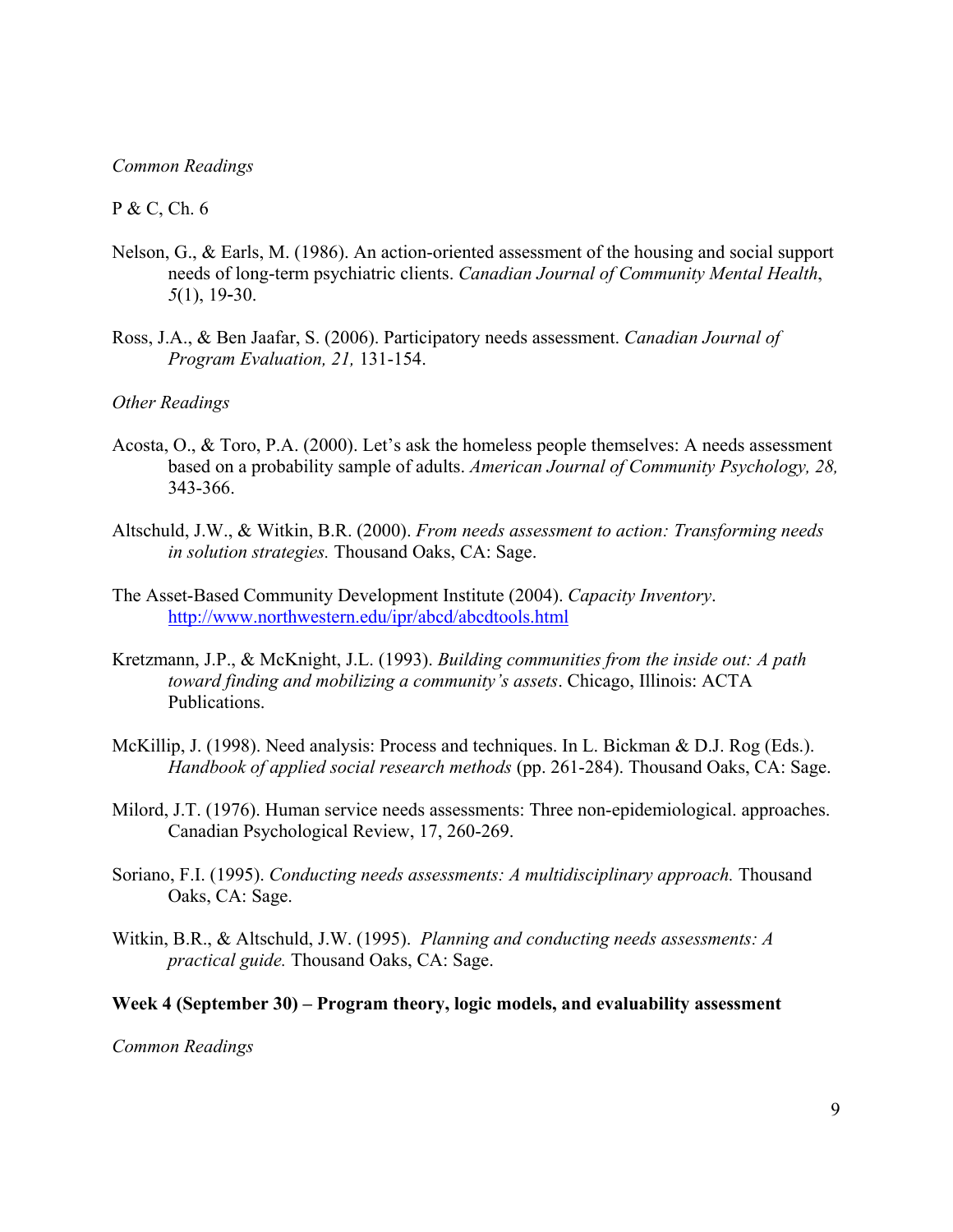### P & C, Ch. 3

- Chen, H.-T. (2005). *Practical program evaluation: Assessing and improving planning, implementation, and effectiveness*. Newbury Park, CA: Sage. (Chapter 2 – A conceptual framework of program theory for practitioners, pp. 15-43)
- Nelson, G., Ochocka, J., Janzen, R., Trainor, J., & Lauzon, S. (2004). A comprehensive evaluation approach for mental health consumer-run organizations: Values, conceptualization, design, and action. *Canadian Journal of Program Evaluation*, *19*(3), 29-53.

#### *Other Readings*

- Bickman, L. (1987). The functions of program theory. In L. Bickman (Ed.), *Using program theory in evaluation* (pp. 5-19). San Francisco: Jossey-Bass.
- Bickman, L. (1996). The application of program theory to the evaluation of a managed mental health care system*. Evaluation and Program Planning, 19,* 111-119.
- Chen, H.-T. (1990). *Theory-driven evaluations*. Newbury Park, CA: Sage.
- Chen, H.-T., & Rossi, P.H. (1980). The multi-goal, theory-driven approach to evaluation: A model linking basic and applied social science. *Social Forces, 59,* 106-122.
- Chen, H.-T., & Rossi, P.H. (1989). Issues in the theory-driven perspective. *Evaluation and Program Planning, 12*, 299-306.
- Donaldson, S.I. (2007). *Program theory-driven evaluation science: Strategies and applications.*  New York: Lawrence Erlbaum Associates.
- Fielden, S.J., Rusch, M.L., Masinda, M.T., Sands, J., Frankish, J., & Evoy, B. (2007). Key considerations for logic model development in research partnerships: A Canadian case study. *Evaluation and Program Planning, 30,* 115-124.
- Frechtling, J.A. (2007). *Logic modeling methods in program evaluation.* San Francisco: Jossey-Bass.
- McLaughlin, J. A., & Jordan, G. B. (1999). Logic models: A tool for telling your programs performance story. *Evaluation and Program Planning, 22*, 65-72.
- McLaughlin, J.A., & Jordan, G.B. (2004). Using logic models. In J.S. Wholey, H.P. Hatry, & K.E. Newcomer (Eds.), *Handbook of practical program evaluation* (pp. 7-32). Thousand Oaks, CA: Sage.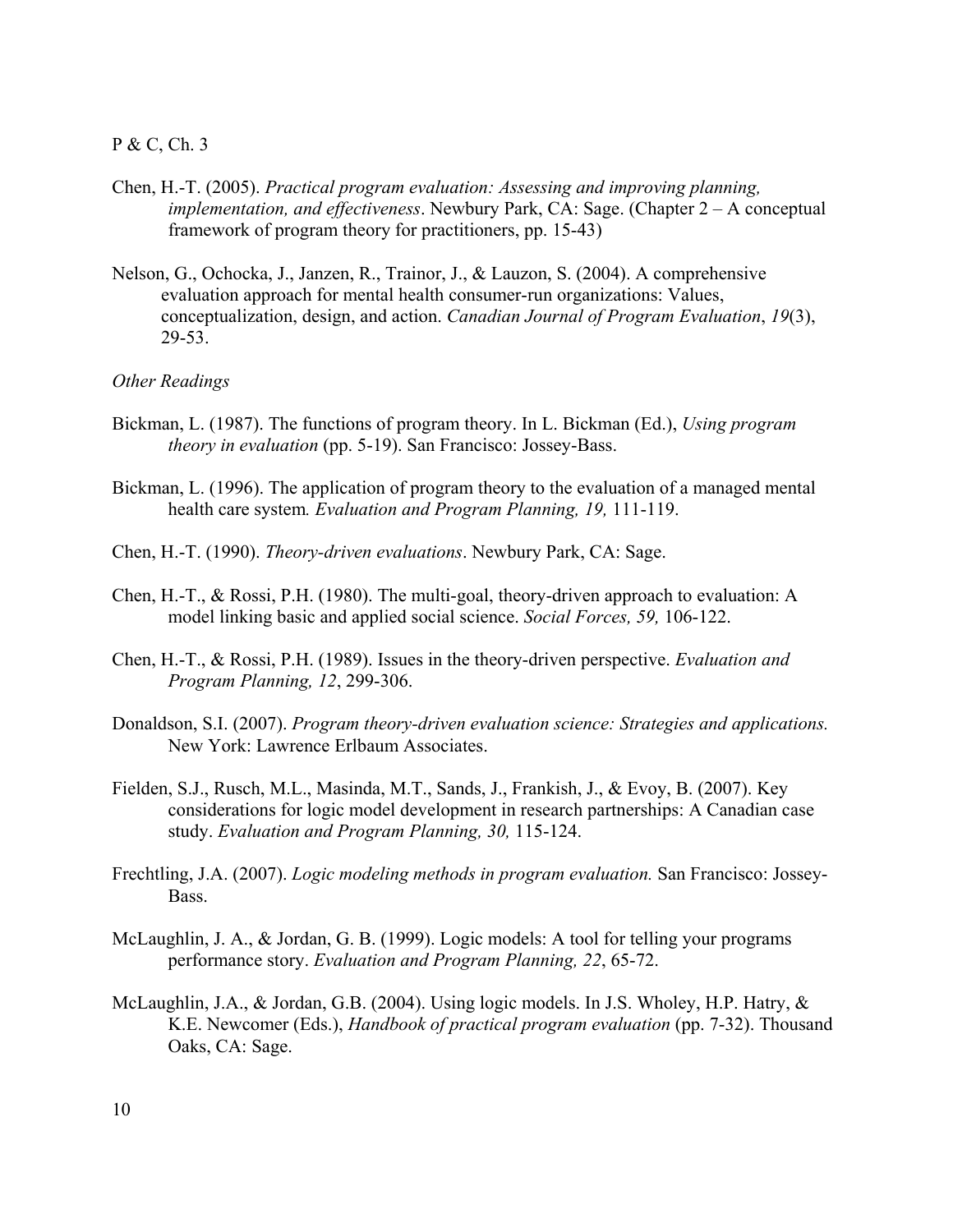- Rogers, P.J., Petrosino, A., Huebner, T.A., & Hacsi, T.A. (2000). Program theory and evaluation: Practice, promise, and problems. *New Directions for Evaluation, 87*, 5-13.
- Rosas, S.R. (2005). Concept mapping as a technique for program theory development: An illustration using family support programs. *American Journal of Evaluation, 26,* 389-401.
- Rush, B., & Ogborne, A. (1991). Program logic models: Expanding their role and structure for program planning and evaluation. *Canadian Journal of Program Evaluation, 6*, 95-106.
- Wholey, J.S. (2004). Evaluability assessment. In J.S. Wholey, H.P. Hatry, & K.E. Newcomer (Eds.), *Handbook of practical program evaluation* (pp. 33-62). Thousand Oaks, CA: Sage.

## **Week 5 (October 7) – Program process and implementation**

# *Common Readings*

P & C, Ch. 7

- Cousins, J.B., Aubry, T.D., Smith Fowler, H., & Smith, M. (2004). Using key component profiles for the evaluation of program implementation in intensive mental health case management. *Evaluation and Program Planning, 27*, 1-23.
- Patton, M.Q. (2008). *Utilization-focused evaluation* (4<sup>th</sup> Ed.). Thousand Oaks, CA: Sage. (Chapter 9 – Implementation evaluation: What happened in the program?, pp. 307-332)

### *Other Readings*

- Bickman, L. (2002). Evaluation of the Ft. Bragg and Stark County systems of care for children and adolescents*. American Journal of Evaluation, 23,* 67.
- Bryant, D.M., & Bickman, L. (1996). Methodology for evaluating mental health care management. *Evaluation and Program Planning, 19,* 121-129.
- Chamber, D. (2008). Introduction: Advancing implementation research in mental health. *Administration and Policy in Mental Health and Mental Health Services Research, 35,* 1- 2.
- Domitrovich, C.E., & Greenberg, M.T. (2000). The study of implementation: Current findings from effective programs that prevent mental disorders in school-age children. *Journal of Psychological and Educational Consultation, 11,* 193-221.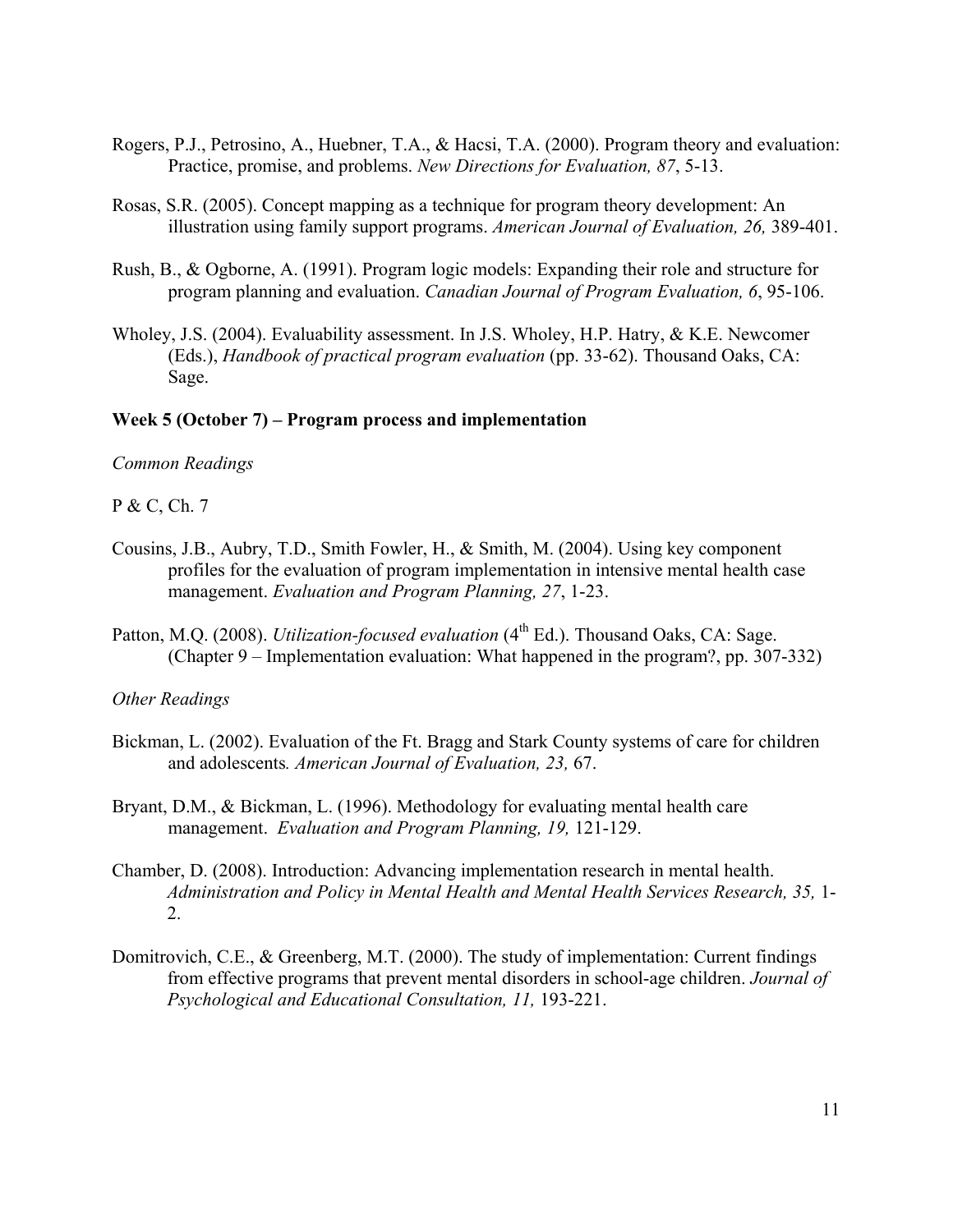- Durlak, J.A., & DuPre, E.P. (2008). Implementation matters: A review of research on the influence of implementation on program outcomes and the factors affecting implementation. *American Journal of Community Psychology, 41,* 327-350.
- Fitzpatrick, L. (2002). A conversation with Leonard Bickman*, American Journal of Evaluation, 23,* 69-80.
- Fixsen, D. L., Naoom, S. F., Blase, K. A., Friedman, R. M. & Wallace, F. (2005). *Implementation research: A synthesis of the literature. Tampa, FL: University of South* Florida, Louis de la Parte Florida Mental Health Institute, The National Implementation Research Network (FMHI Publication #231).
- Heinz, L.C., & Grant, P.R. (2003). A process evaluation of a parenting group for parents with intellectual disabilities. *Evaluation and Program Planning, 26,* 263-274.
- Love, A.J. (1992). The evaluation of implementation: Case studies. In J. Hudson, J. Mayne & R. Thomlison (Eds.), *Action-oriented evaluation in organization: Canadian practices* (pp. 135-159)*.* Toronto, ON: Wall & Emerson.
- Love, A. (2004). Implementation evaluation. In J.S. Wholey, H.P. Hatry, & K.E. Newcomer (Eds.), *Handbook of practical program evaluation* (pp. 63-97). Thousand Oaks, CA: Sage.
- Mowbray, C.T., Bybee, D., Holter, M.C., & Lewandoswki, L. (2006). Validation of a fidelity rating instrument for consumer-operated services. *American Journal of Evaluation, 27,* 9- 27.
- Mowbray, C.T., Holter, M.C., Teague,G.B., & Bybee, D. (2003). Fidelity criteria: Development, measurement, and validation. *American Journal of Evaluation, 24,* 315-340.
- Weissberg, R.P., & Greenberg, M.T. (1998). Prevention science and collaborative community action research: Combining the best from both perspectives. *Journal of Mental Health, 7*, 479-492.

### **Week 6 (October 14) – Program outcomes: Design and outcome measures**

#### *Common Readings*

P & C, Chs. 4, 9, 10, & 11

Nelson, G., Aubry, T., & Lafrance, A. (2007). A review of the literature on the effectiveness of housing and support, assertive community treatment, and intensive case management interventions for persons with mental illness who have been homeless. *American Journal of Orthopsychiatry,77,* 350-361.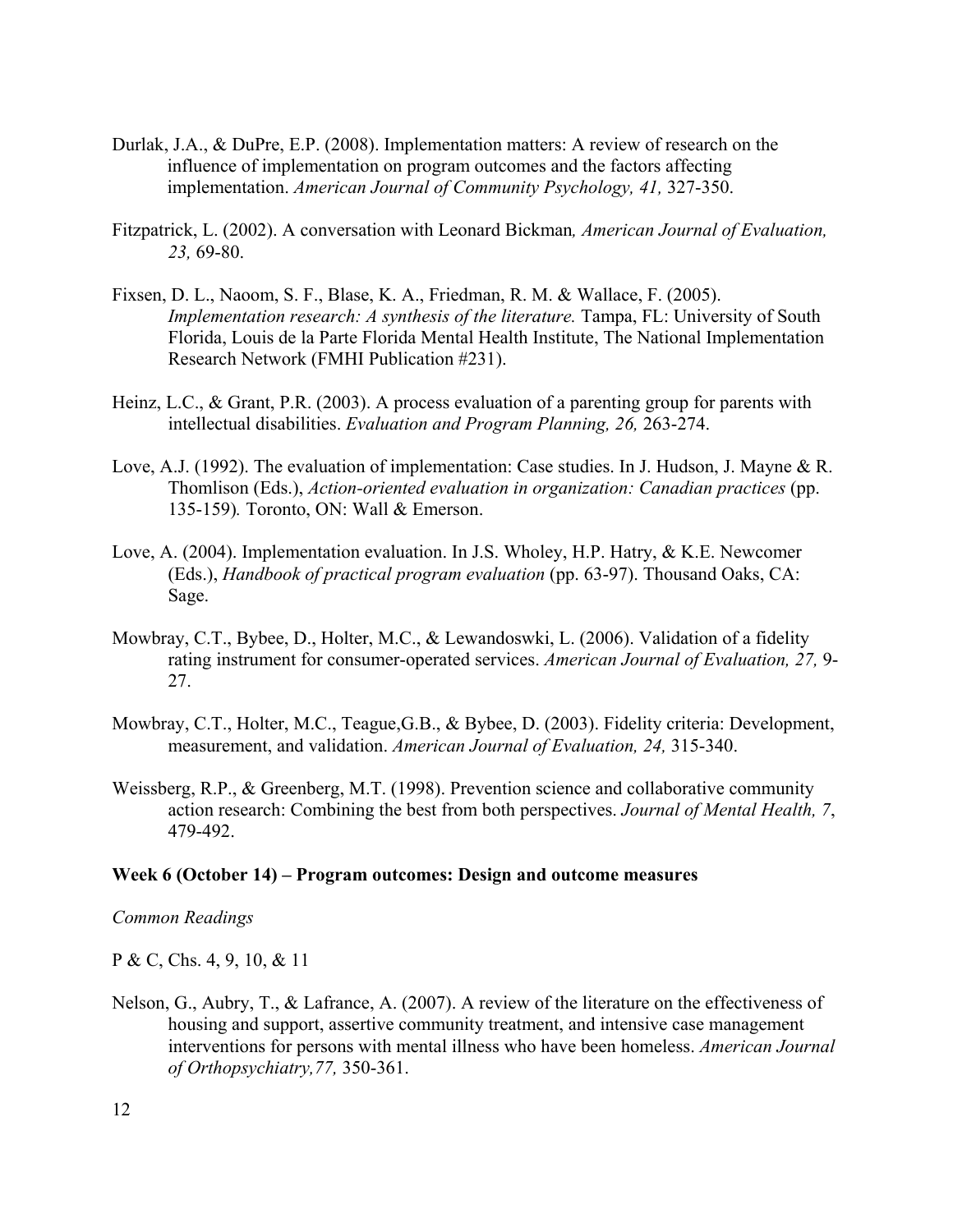# *Other Readings*

- Flynn, R.J., & Bouchard, D. (2005). Randomized and quasi-experimental evaluations of program impact in child welfare in Canada: A review. *Canadian Journal of Program Evaluation, 20,* 65-100.
- Graves, F.L. (1992). The changing role of nonrandomized research designs in assessment. In J. Hudson, J. Mayne, & R. Thomlison (Eds.), *Action-oriented evaluation in organizations: Canadian practices* (pp. 230-255). Toronto, Ontario: Wall & Emerson.
- Jaycox, L.H., McCaffrey, D.F., Ocampo, B.W., Shelley, G.A., Blake, S.M., Peterson, D.J., Richmond, L.S., & Kub, J.E. (2006). Challenges in the implementation and evaluation of school-based prevention and intervention programs on sensitive topics. *American Journal of Evaluation, 27,* 320-336.
- Reichardt, C.S., & Mark, M. (2004). Quasi-experimentation. In J.S. Wholey, H.P. Hatry, & K.E. Newcomer (Eds.), *Handbook of practical program evaluation* (pp. 126-149). Thousand Oaks, CA: Sage.
- St. Pierre, R.G. (2005). Using randomized experiments. In J.S. Wholey, H.P. Hatry, & K.E. Newcomer (Eds.), *Handbook of practical program evaluation* (pp. 150-175). Thousand Oaks, CA: Sage.
- United Way of America (1996). *Measuring program outcomes: A practical approach.* (Item number 0989). Alexandria, Virginia: Author. Available from Sales Service/America: (800) 772-0008. Chapter 2, pp. 38-48.

# **Week 7 (October 21) – Guest presentation by Mark Pancer on the evaluation of Better Beginnings, Better Futures**

### *Common Readings*

- Nelson, G., Pancer, S. M., Hayward, K., & Kelly, R. (2004). Partnerships and participation of community residents in health promotion and prevention: Experiences of the Highfield Community Enrichment Project. (Better Beginnings, Better Futures). *Journal of Health Psychology*, *9*, 205-219.
- Peters, R.DeV., Petrunka, K., & Arnold, R. (2003). The Better Beginnings, Better Futures Project: A universal, comprehensive, community-based prevention approach for primary school children and their families. *Journal of Clinical Child and Adolescent Psychology, 32,* 215-227.

### **Week 8 (October 28) – Qualitative evaluation**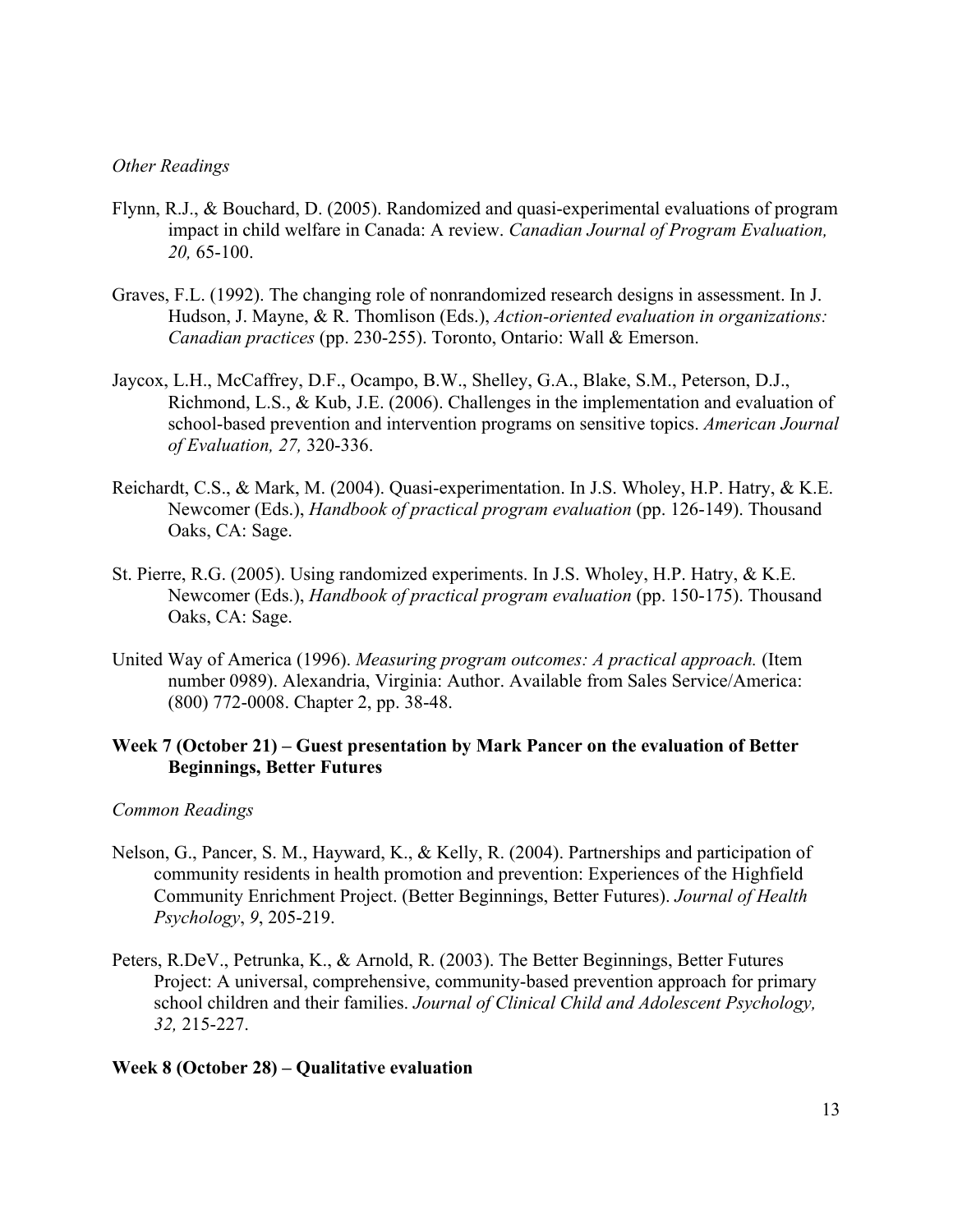### *Common Readings*

### P & C, Ch. 8

- Hutchison, P., Pedlar, A., Lord, J., Dunn, P., McGeown, M., Taylor, A., & Vandetelli, C. (1996). The impact of Independent Living Resource Centres in Canada on people with disabilities. *Canadian Journal of Rehabilitation, 10*(2), 99-112.
- Patton, M.Q. (2002). *Qualitative research and evaluation methods* (3<sup>rd</sup> Ed.). Thousand Oaks, CA: Sage. (Chapter 4 – Particularly appropriate qualitative applications, pp. 143-205).

# *Other Readings*

- Campbell, D.T. (1974). *Qualitative knowing in action research*. Kurt Lewin address, Society for the Study of Psychological Issues, American Psychological Association conference, New Orleans.
- Clarke, J., Febbraro, A., Hatzipantelis, M., & Nelson, G. (2005). Poetry and prose: Telling the stories of formerly homeless mentally ill people. *Qualitative Inquiry, 11*, 913-932.
- Davidson, L., Haglund, D.A., Stayner, D.A., Rakfeldt, J., Chinman, M.J., & Tebes, J.K. (2001). "It was just realizing… that life isn't one big horror": A qualitative study of supported socialization. *Psychiatric Rehabilitation Journal, 24,* 275-292.
- Dostaler, T., & Nelson, G. (2003). Process and outcome evaluation of a shelter for homeless young women. *Canadian Journal of Community Mental Health*, *22*(1), 99-112.
- Hutchison, P., Pedlar, A., Dunn, P., Lord, J., & Arai, S. (2000). The impact of Independent Living Resource Centres in Canada on people with disabilities. *International Journal of Rehabilitation, 23*(2), 61-74.
- Nelson, G., Clarke, J., Febbraro, A., & Hatzipantelis, M. (2005). A narrative approach to the evaluation of supportive housing: Stories of homeless people who have experienced serious mental illness. *Psychiatric Rehabilitation Journal, 29*(2), 98-104.
- Parkinson, S., & Nelson, G. (2003). Consumer/survivor stories of empowerment and recovery in the context of supported housing. *International Journal of Psychosocial Rehabilitation*, *7*, 103-118, available at http://www.psychosocial.com/.
- Patton, M.Q. (2002). *Qualitative research and evaluation methods* (3<sup>rd</sup> Ed.). Thousand Oaks, CA: Sage.

Pedlar, A., Lord, J., & Van Loon, M. (1990). Quality of life outcomes of supported employment.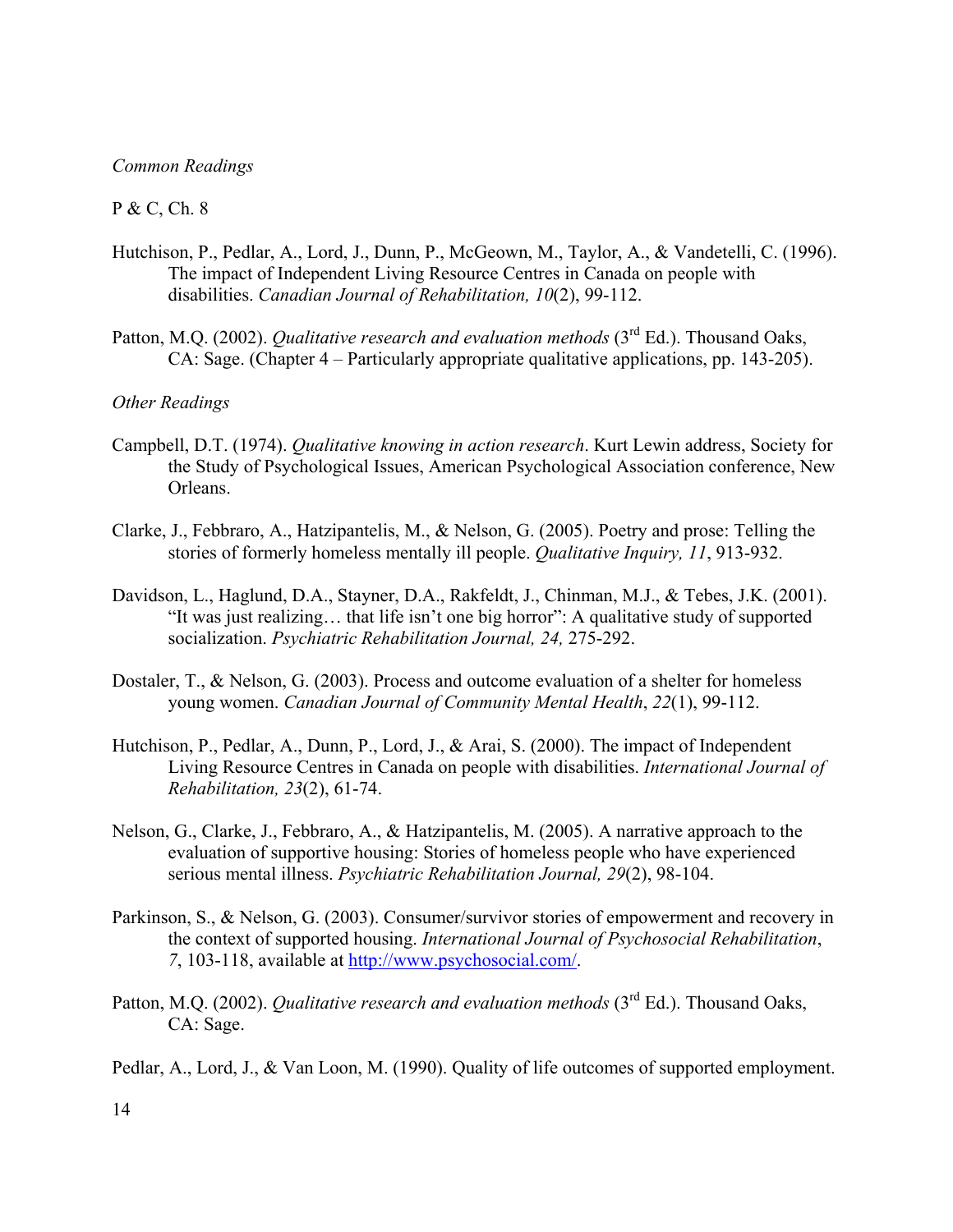*Canadian Journal of Community Mental Health, 9*(2), 79-96.

- Tashakkori, A., & Teddie, C. (Eds.). (2003). *Handbook of mixed methods in social and behavioral research.* Thousand Oaks, CA: Sage.
- Wang, C., Ling, Y.Y., & Ling, F.M. (1996). Photovoice as a tool for participatory evaluation: The community's view of process and impact. *Journal of Contemporary Health, 4,* 47- 49. (for more information on photovoice, go to http://www.photovoice.com/ )

### **Week 9 (November 4) – Utilization and knowledge transfer**

*Common Readings*

P & C, Chs. 13 & 14

- Nelson, G., & Hayday, B. (1995). Advancing prevention in Ontario, Canada: Follow-up to a utilization-focused evaluation. *Prevention in Human Services*, *12*(1), 43-68.
- Patton, M.Q. (2008). *Utilization-focused evaluation* (4<sup>th</sup> Ed.). Thousand Oaks, CA: Sage. (Chapter 15 – Utilization-focused evaluation: Processes and premises, pp. 559-582)

### *Other Readings*

- Johnson, R.B. (1998). Toward a theoretical model of evaluation utilization. *Evaluation and Program Planning, 21,* 93-110.
- Lilley, S. (2004). *How to deliver negative evaluation results constructively: Ten tips for evaluators*. www.chebucto.ns.ca/~lilleys/tips.html
- Nelson, G., Ochocka, J., Lauzon, S., Towndrow, J., & Cheng, R. (2005). Disseminating the findings of a longitudinal study of mental health Consumer/Survivor Initiatives in Ontario. *The Community Psychologist*, *38*(2), 41-43.
- Patton, M.Q. (2008). *Utilization-focused evaluation* (4<sup>th</sup> Ed.). Thousand Oaks, CA: Sage. (Chapters 3-5)
- Preskill, H., Zuckerman, B., & Matthews, B. (2003). An exploratory study of process use: Findings and implications for future research. *American Journal of Evaluation, 24*, 423- 442.
- Torres, R.T., Preskill, H., & Piontek, M.E. (2004). *Evaluation strategies for communication and reporting: Enhancing learning in organizations* (2<sup>nd</sup> Ed.). Thousand Oaks, CA: Sage.

**Week 10 (November 11) – The politics and ethics of evaluation**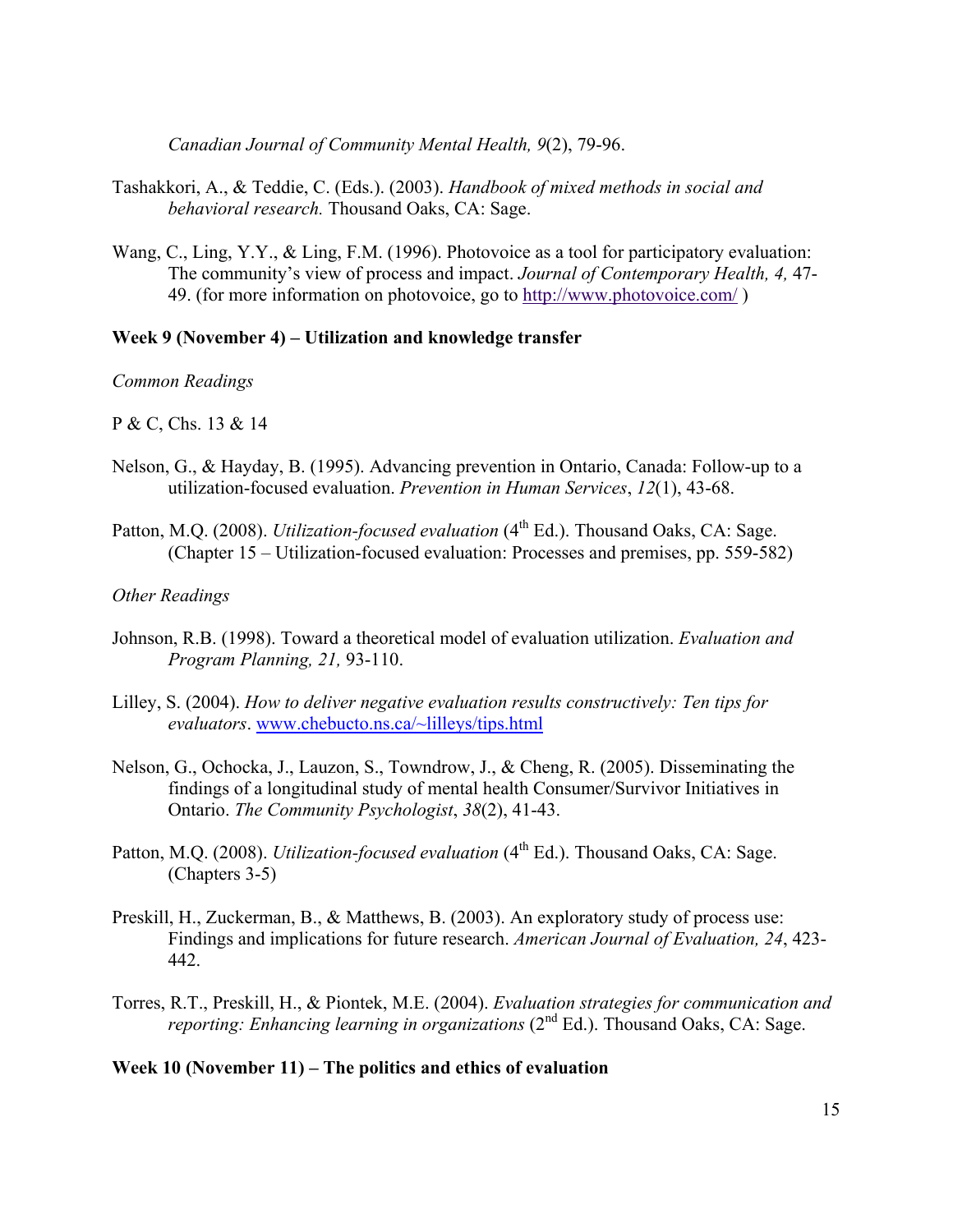### *Common Readings*

### P & C, Ch. 5

- Author (2008). AEA Guiding Principles for Evaluators. *American Journal of Evaluation, 29,*  125-126.
- Genthner, R. (1974). Evaluating the functions of community-based hotlines. *Professional Psychology, 5*, 409-414.
- Patton, M.Q. (2008). *Utilization-focused evaluation* (4<sup>th</sup> Ed.). Thousand Oaks, CA: Sage. (Chapter 14 – Power, politics, and ethics, pp. 523-557)

## *Other Readings*

- House, E.R. (2004). The role of the evaluator in a political world. *Canadian Journal of Program Evaluation, 19*, 1-16.
- IRB Q&A. (2005). The complexity of the IRB process: Some things you wanted to know about IRBs but were afraid to ask. *American Journal of Evaluation, 26*, 353-361.
- Joint Committee on Standards for Educational Evaluation (1994). *The program evaluation standards: How to assess evaluations of educational programs (2<sup>nd</sup> Ed.). Thousand Oaks,* CA: Sage.
- Keith, G. (2003). *The Canadian Evaluation Society (CES) experience in developing standards for evaluation and ethical issues.* Paper presented in the 5<sup>th</sup> European Conference on the Evaluation of Structural Funds, Budapest, Hungary. (Available from the CES website, www.evaluationcanada.ca).
- Morris, M. (2001). Ethical challenges: Who is building this boat anyway? *American Journal of Evaluation, 22*, 105-115 (includes responses/commentaries).
- Morris, M. (2002). Ethical challenges: The potpourri. *American Journal of Evaluation, 23*, 99- 110 (includes responses/commentaries).
- Newman, D.L., & Brown, R.D. (1992). Violations of evaluation standards: Frequency and seriousness of occurrence. *Evaluation Review, 16,* 219-234.
- Smith, N.L. (2002). An analysis of ethical challenges in evaluation. *American Journal of Evaluation, 23*, 199-206.
- Stevens, C.J., & Dial, M. (1994). What constitutes misuse? *New Directions for Program*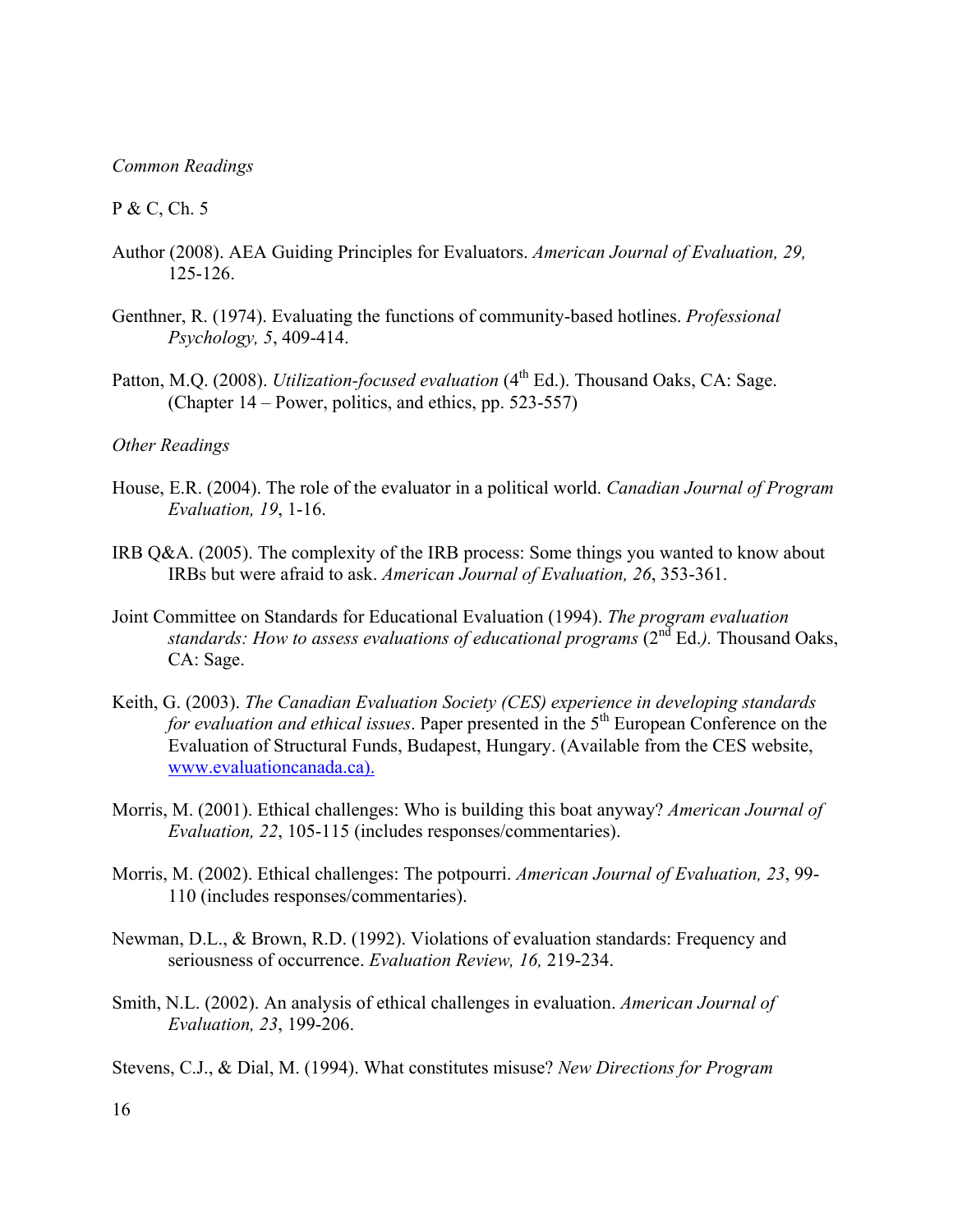# *Evaluation, 64*, 3-13

# **Weeks 10-12 (November 18, 25 & Dec. 2) – Evaluation theories and theorists**

## *Common Readings*

- Alkin, M.C., & Christie, C.A. (2004). An evaluation theory tree. In M.C. Alkin (Ed.), *Evaluation roots: Tracing theorists' views and influences* (pp. 12-65). Thousand Oaks, CA: Sage.
- Donaldson, S.I., & Scriven, M. (2003). Diverse visions for evaluation in the new millennium: Should we integrate or embrace diversity? In S.I. Donaldson & M. Scriven (Eds.), *Evaluating social programs: Visions for the new millennium (pp. 3-16). Mahwah, NJ:* Lawrence Erlbaum Associates.
- Shadish, W.R., Cook, T.D., & Leviton, L.C. (1991). *Foundations of program evaluation: Theories of practice.* Newbury Park, CA: Sage. (Ch. 2 – Good theory for social program evaluation)

# *Readings for Evaulation Theorists*

- Michael Scriven the importance of values; Chapter 3 in Shadish et al. (1991), Chapter 2 in Donaldson & Scriven (2003), Chapter 11 in Alkin (2004), Scriven, M. (1993). Hard-won lessons in program evaluation. *New Directions for Program Evaluation, 58*, 5-92*,*  Scriven, M. (1997). Truth and objectivity in evaluation. In E. Chelimsky & W.R. Shadish (Eds.), *Evaluation for the 21st century* (pp. 477-500). Thousand Oaks, CA: Sage, Scriven, M. (1998). Minimalist theory: The least theory that practice requires. *American Journal of Evaluation, 19*, 57-72, Scriven, M. (2006). *Key evaluation checklist*. www.wmich.edu/evalctr/checklists/checklistmenu.htm, Oral History Project Team (2005). The professional evolution of Michael Scriven. *American Journal of Evaluation, 26*, 378-388.
- Donald Campbell the experimenting society; Chapter 4 in Shadish et al. (1991), Chapter 4 in Alkin (2004), Campbell, D.T. (1969). Reforms as experiments. *American Psychologist, 24,* 409-429, Campbell, D.T. (1991). Methods for the experimenting society. *Evaluation Practice, 12,* 223-260, Campbell, D.T., & Stanley, J.C. (1966). *Experimental and quasiexperimental designs for research.* Skokie, IL: Rand McNally.
- Carol Weiss policy-focused evaluation; Chapter 5 in Shadish et al. (1991), Chapter 9 in Alkin (2004), The Oral History Project Team (2006). The oral history of evaluation, Part 4: The professional evolution of Carol H. Weiss. *American Journal of Evaluation, 27,* 475-484, Weiss, C.H. (1998). *Evaluation: Methods for studying programs and policies* (2<sup>nd</sup>) edition). Upper Saddle River, NJ: Prentice Hall.

Joseph Wholey – evaluation for program improvement; Chapter 6 in Shadish et al. (1991),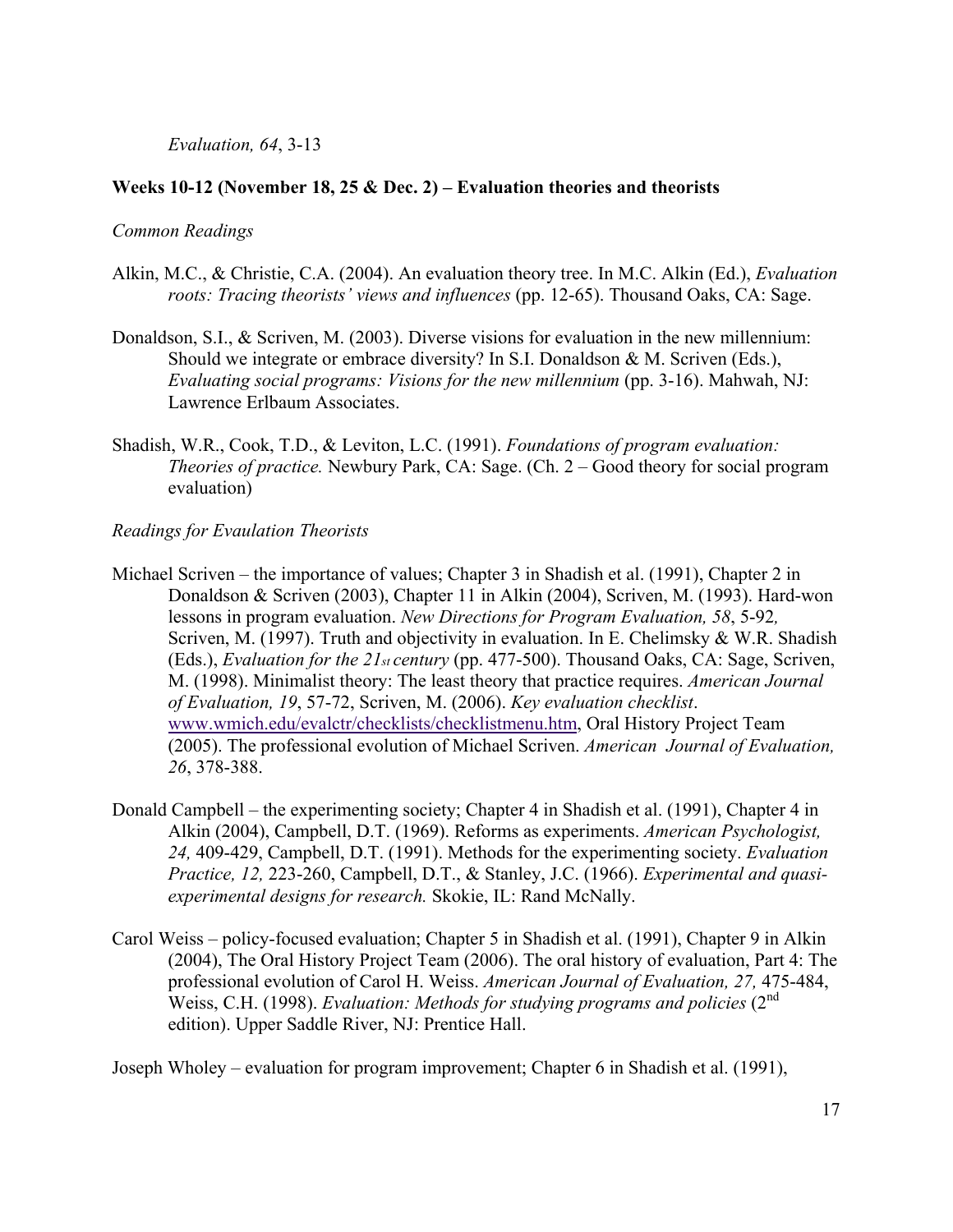Chapter 3 in Donaldson & Scriven (2003), Chapter 17 in Alkin (2004), Johnson, P.L. (2000). A conversation with Joseph Wholey about the program for excellence in human services. *American Journal of Evaluation, 11,* 53-61.

- Yvonna Lincoln and Egon Guba constructionist, fourth generation evaluation; Chapter 5 in Donaldson & Scriven (2003), Chapter 15 in Alkin (2004), Guba, E.G., & Lincoln, Y.S. (1989), *Fourth generation evaluation.* Newbury Park, CA: Sage, Sechrest, L. (1992). Roots: Back to our first generation. *Evaluation Practice, 13*, 1-8, Lincoln, Y.S., & Guba, E.G., (1992). In response to Lee Sechrest's 1991 AEA presidential address: "Roots: Back to our first generations." *Evaluation Practice, 13*, 165-169, Sechrest, L., Babcock, J., & Smith, B. (1993). An invitation to methodological pluralism. *Evaluation Practice, 14*, 227-235, Lincoln, Y.S., & Guba, E.G. (1994). RSVP: We are pleased to accept your invitation. *Evaluation Practice, 15,* 179-192.
- Robert Stake responsive evaluation; Chapter 7 in Shadish et al. (1991), Chapter 13 in Alkin (2004), Stake, R.E. (2004). *Standards-based and responsive evaluation.* Thousand Oaks, CA: Sage Publications, Abma, R.A., & Stake, R.E. (2001). Stake's responsive evaluation: Core ideas and evolution. *New Directions in Evaluation, 92,* 7-22.
- Michael Patton utilization-focused and developmental evaluation; Chapter 18 in Alkin (2004), Patton, M.Q. (2008), *Utilization focused evaluation* (4<sup>th</sup> Ed.). Thousand Oaks, CA: Sage, Oral History Project Team (2007). The oral history of evaluation, Part 5: An interview with Michael Quinn Patton. *American Journal of Evaluation, 28,* 102-114, Patton, M.Q. (2002). *Qualitative research and evaluation methods* (3rd edition). Thousand Oaks, CA: Sage.
- Lee J. Cronbach functional evaluation; Chapter 8 in Shadish et al. (1991), Chapter 10 in Alkin (2004).
- David Fetterman empowerment evaluation; Chapter 4 in Donaldson & Scriven (2003), Chapter 20 in Alkin (2004), Fetterman, D.M. (2002). Empowerment evaluation: Building communities of practice and a culture of learning. *American Journal of Community Psychology, 30,* 89-102, Fetterman, D.M., Kaftarian, S.J., & Wandersman, A. (Eds.). (1996). *Empowerment evaluation: Knowledge and tools for self-assessment and accountability*. Thousand Oaks, CA: Sage, Scriven, M. (1997). Empowerment evaluation examined. *Evaluation Practice, 18*, 165-175, Patton, M.Q. (1997). Toward distinguishing empowerment evaluation and placing it in a larger context. *Evaluation Practice, 18,* 147- 164, Fetterman, D.M. (1997). Empowerment evaluation: A response to Patton and Scriven. *Evaluation Practice, 18*, 253-267, Cousins, J.B. (2005). Will the real empowerment evaluation please stand up? A critical friend perspective. The principles of empowerment evaluation. In D.M. Fetterman & A. Wandersman (Eds.), *Empowerment evaluation principles in practice* (pp. 183-208). New York: Guilford Press, Patton, M.Q. (2005). Toward distinguishing empowerment evaluation and placing it in a larger context: Take two. *American Journal of Evaluation, 26*, 408-414, Scriven, M. (2005).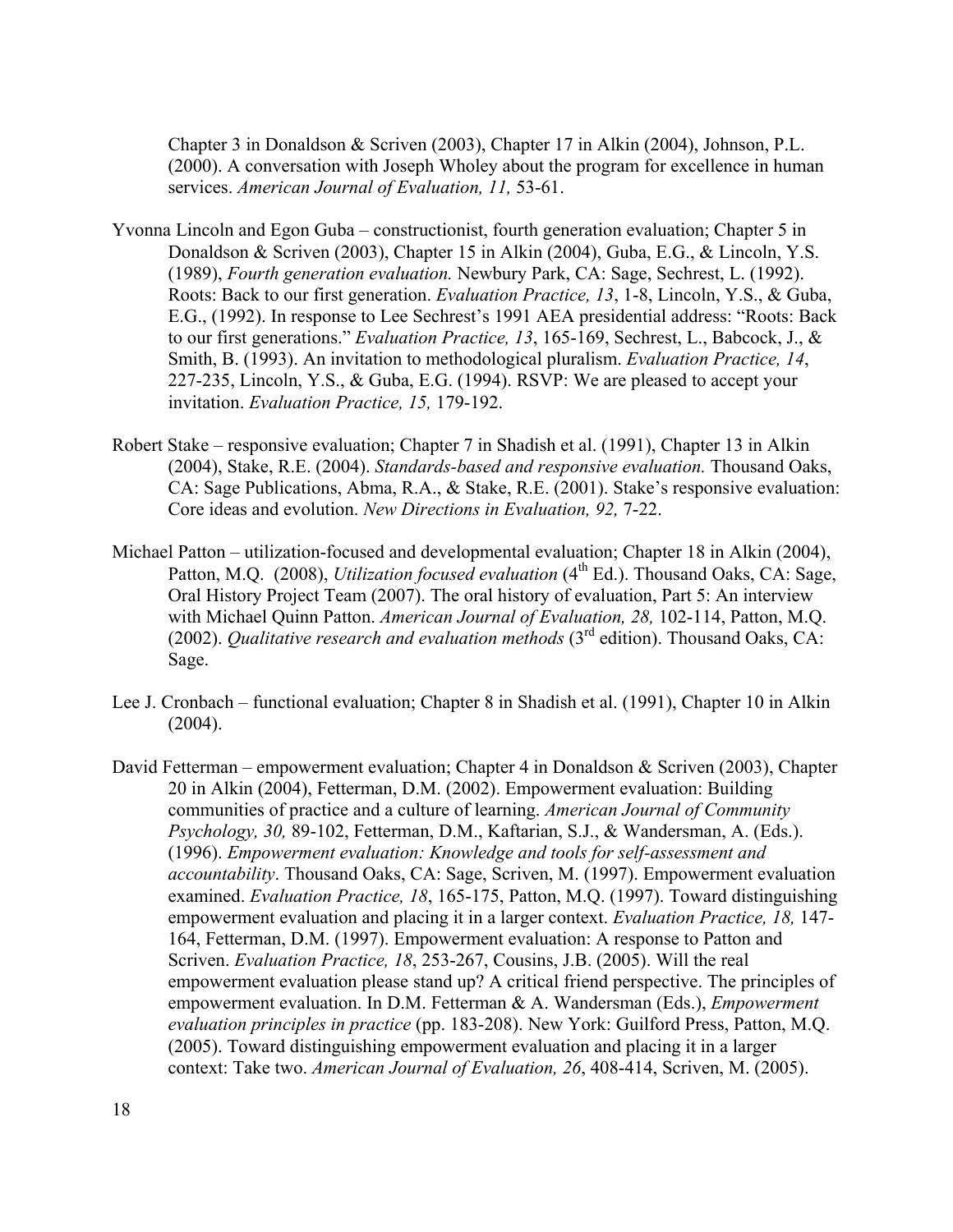Review of: Empowerment evaluation principles in practice. *American Journal of Evaluation, 26*, 415-417, Fetterman, D.M. (2005). In response to Drs. Patton and Scriven. *American Journal of Evaluation, 26*, 418-420, Wandersman, A., & Snell-Johns, J. (2005). Empowerment evaluation: Clarity, dialogue, and growth. *American Journal of Evaluation, 26*, 421-428, Patton, M.Q. (2005). Patton responds to Fetterman, Wandersman, and Snell-Johns. *American Journal of Evaluation, 26*, 429-430, Scriven, M. (2005). A note on David Fetterman's response. *American Journal of Evaluation, 26*, 431, Miller, R.L., & Campbell, R. (2006). Taking stock of empowerment evaluation: An empirical review. *American Journal of Evaluation, 27*, 296-319, Fetterman, D., & Wandersman, A. (2007). Empowerment evaluation: Yesterday, today, and tomorrow. *American Journal of Evaluation, 28*, 179-198.

- Donna Mertens inclusive evaluation; Chapter 6 in Donaldson & Scriven (2003), Mertens, D.M. (2008). *Transformative research and evaluation*. New York: Guilford, Mertens, D.M. (2001). Inclusivity and transformation: Evaluation in 2010. *American Journal of Evaluation*. 22(3), 367-374, Mertens, D.M. (1999). Inclusive evaluation: Implications of transformative theory for evaluation. *American Journal of Evaluation*, 20(1), 1-14.
- Ernest House democratic evaluation; Chapter 14 in Alkin (2004), House, E.R. (2005). Qualitative evaluation and changing social policy. In N.K. Denzin & Y.S. Lincoln (Eds.), *The Sage handbook of qualitative evaluation* (pp. 1069-1081). Thousand Oaks, CA: Sage.
- Jennifer Greene evaluation and social change; Greene, J. (2006). Evaluation, democracy, and social change. In I. Shaw, J. Greene, J., & M. Mark (Eds.). (2006). *The Sage handbook of evaluation*. Thousand Oaks, CA: Sage.
- Melvin Mark realist evaluation; Chapter 11 in Donaldson & Scriven (2003), Mark, M.M., Henry, G.T., & Julnes, G. (1998). A realist theory of evaluation practice. *New Directions for Evaluation, 78*, 3-32, Julnes, G., & Mark, M.M. (1998). Evaluation as sensemaking: Knowledge construction in a realist world. *New Directions for Evaluation, 78*, 33-52, Mark, M.M., & Henry, G.T. (1998). Social programming and policy-making: A realist perspective. *New Directions for Evaluation, 78*, 73-88.
- Peter Rossi theory-driven evaluation; Chapter 9 in Shadish et al. (1991), Chapter 7 in Alkin (2004), Rossi, P.H., Freeman, H.E., & Lipsey, M.W. (2004). *Evaluation: A systematic approach*  $(7<sup>th</sup>$  edition). Thousand Oaks, CA: Sage, Lipsey, M.W. (2007). Peter H. Rossi: Formative for program evaluation. *American Journal of Evaluation, 28,* 199-202.

### **Evaluation Resources**

The following are some key evaluation resources, available from the university library and the internet. There are some excellent materials available on the internet from the various evaluation organizations and centres around the world. One particularly useful site (where you will find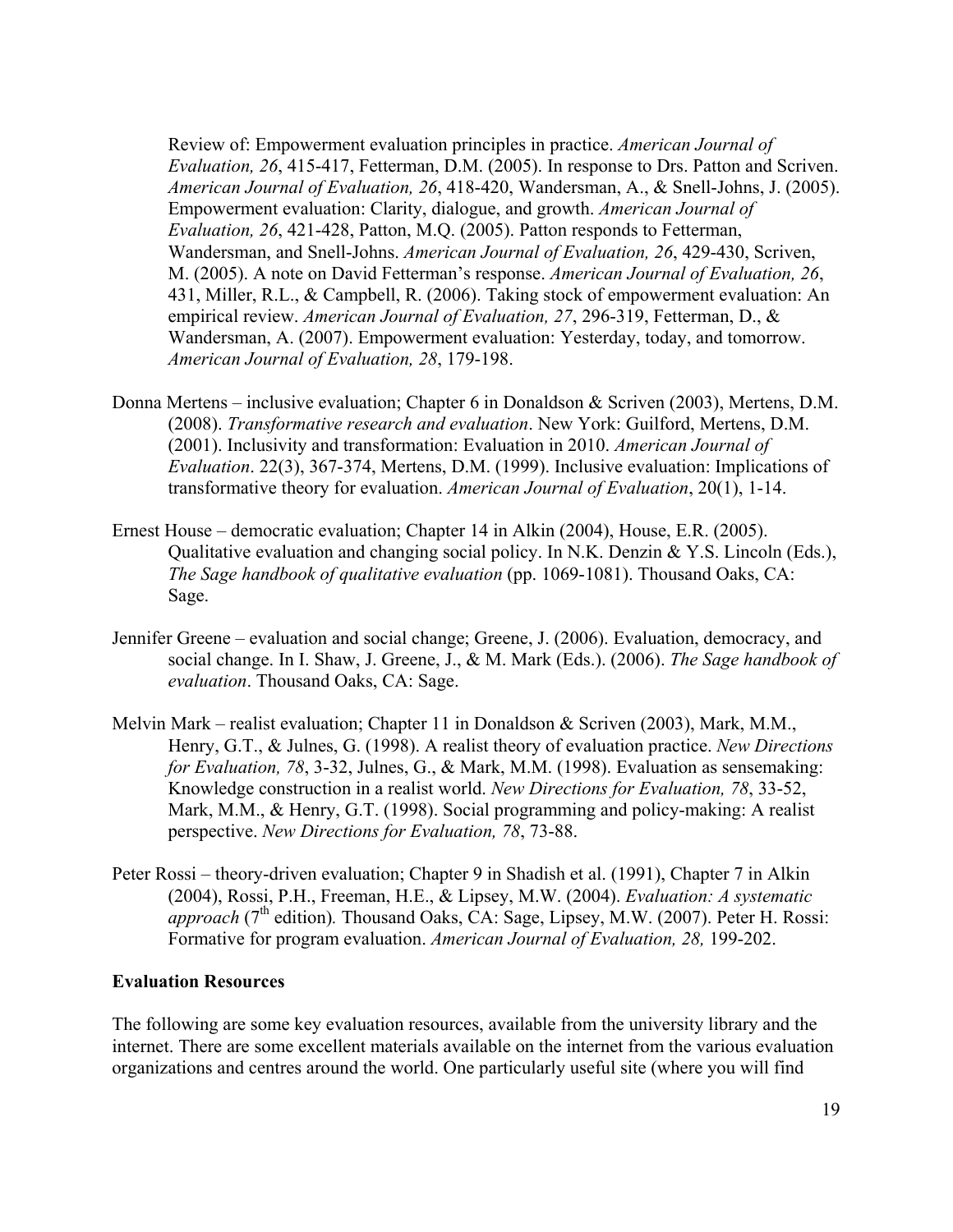links to many of the other sites listed below) is the Voluntary Sector Evaluation Research Project, based at Carleton University in Ottawa.

# Evaluation Organizations & Web Links

American Evaluation Association (www.eval.org) Canadian Evaluation Association (www.evaluationcanada.ca) UK Evaluation Society (www.evaluation.org.uk) Australasian Evaluation Society (www.aes.asn.au) European Evaluation Society (www.europeanevaluation.org) Voluntary Sector Evaluation Research Project (www.vserp.ca) The Action Evaluation Research Institute (www.aepro.org) The Evaluation Centre (www.wmich.edu/evalctr) The Evaluation Exchange (http://www.gse.harvard.edu/hfrp/eval.html) University Centers focusing on evaluation (www.eval.org/EvaluationLinks/UniversityCenters.htm) Centre for Community-based Research (http://www.communitybasedresearch.ca/ ), Kitchener Centre for Research on Educational and Community Services, Ottawa (http://www.socialsciences.uottawa.ca/crecs/eng/)

# Evaluation Journals

*American Journal of Evaluation* (formerly *Evaluation Practice*) *Canadian Journal of Program Evaluation Evaluation: The International Journal of Theory, Research and Practice Evaluation and the Health Professions Evaluation and Program Planning Evaluation Review New Directions for Evaluation* 

All of these journals are available on-line through the WLU library on the university's web-site, with the exception of the Canadian Journal of Program Evaluation (which is available on-line to members of the Canadian Evaluation Society), and "Evaluation: The International Journal of Theory, Research and Practice," published by Sage Publications.

# Evaluation Textbooks

- Chen, H.-T. (2005). *Practical program evaluation: Assessing and improving planning, implementation, and effectiveness.* Thousand Oaks, CA: Sage.
- Donaldson, S.I., & Scriven, M. (2003). *Evaluating social programs and problems: Visions for the new millennium*. Mahwah, NJ: Erlbaum.

Donaldson, S.I. (2007). *Program theory-driven evaluation science: Strategies and applications*.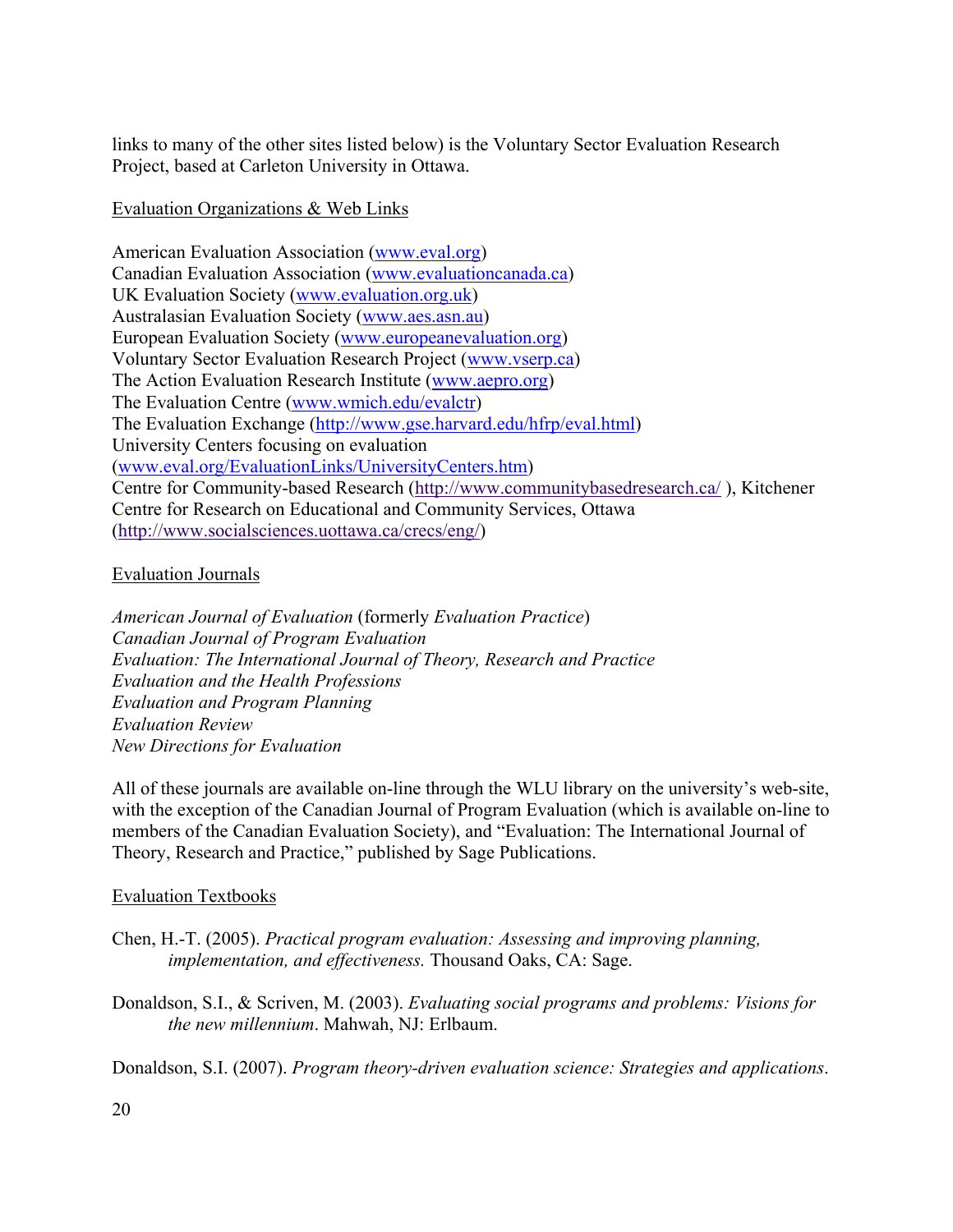Mahwah, NJ: Erlbaum.

- Fitzpatrick, J., Christie, C., & Mark, M. (2008) *Evaluation in action: Interviews with expert evaluators.* Thousand Oaks, CA: Sage.
- Guba, E.G., & Lincoln, Y.S. (1989). *Fourth generation evaluation.* Newbury Park, CA: Sage.
- Patton, M.Q. (2002). *Qualitative research and evaluation methods* (3<sup>rd</sup> edition). Thousand Oaks, CA: Sage.
- Patton, M.Q. (2008). *Utilization-focused evaluation* (4<sup>th</sup> Ed.). Thousand Oaks, CA: Sage.
- Posavac, E.J. & Carey, R.G. (2003). *Program evaluation: Methods and case studies* (6<sup>th</sup> edition). Upper Saddle River, NJ: Prentice Hall.
- Rossi, P.H., Freeman, H.E., & Lipsey, M.W. (2004). *Evaluation: A systematic approach* (7<sup>th</sup>) edition)*.* Thousand Oaks, CA: Sage.
- Shadish, W.R., Cook, T.D., & Leviton, L.C. (1991). *Foundations of program evaluation: Theories of practice*. Newbury Park, CA: Sage.
- Shaw, I., Greene, J., & Mark, M. (Eds.). (2006). *The Sage handbook of evaluation*. Thousand Oaks, CA: Sage.
- Weiss, C.H. (1998). *Evaluation: Methods for studying programs and policies* (2<sup>nd</sup> edition). Upper Saddle River, NJ: Prentice Hall.
- Wholey, J.S., Hatrey, H.P., & Newcomer, K.E. (Eds.). (2004). *Handbook of practical program evaluation* (2nd edition). San Francisco: Jossey-Bass.

Sage Publications (www.sagepub.com) has many, many useful books and monographs on almost every aspect of evaluation research. To access their titles in evaluation, click on the "Research Methods and Evaluation" tab on the home page.

Evaluation Chapters in the Annual Review of Psychology

- Cook, T.D., & Shadish, W.R. (1986). Program evaluation: The worldly science. *Annual Review of Psychology, 37*, 193-232.
- Cook, T.D., & Shadish, W.R. (1994). Social experiments: Some developments over the past 15 years. *Annual Review of Psychology, 45*, 545-580.
- Glass, G.V., & Ellett, F.S. (1980). Evaluation research. *Annual Review of Psychology, 31*, 211- 228.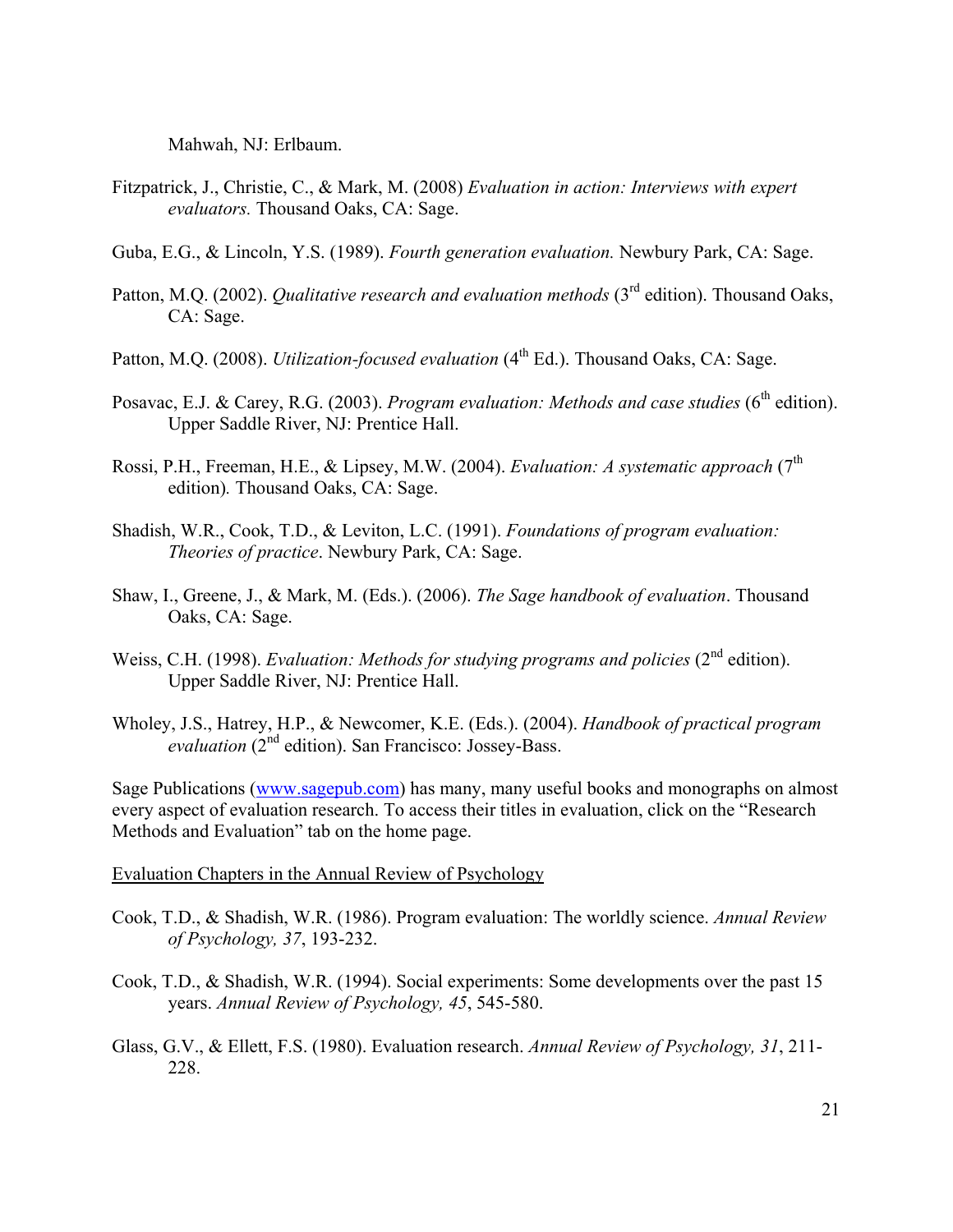- Lipsey, M.W., & Cordray, D.S. (2000). Evaluation methods for social intervention. *Annual Review of Psychology, 51*, 345-375.
- Perloff, R., Perloff, E., & Sussna, E. (1976). Program evaluation. *Annual Review of Psychology, 27*, 569-594.
- Sechrest, L., & Figueredo, A.J. (1993). Program evaluation. *Annual Review of Psychology, 44*, 645-674.

### **Important Information for Students**

#### **New Course Drop Dates 2008/2009:**

Please refer to the Undergraduate Academic Calendar - Academic Dates 2008-2009 – For details of course add/drop dates, etc. http://www.wlu.ca/calendars/dates.php?cal=1&y=33

#### **Examination Deferrals**:

The Academic Date section of the Calendar (Web Site Version) clearly states the examination date period for each semester. **Students must note that they are required to reserve this time in their personal calendars for the examinations. The examination period for this school year is December 4 - 18, 2008 for Fall Term, and April 8 - 29, 2009 for Winter Term.** Students who are considering registering to write MCAT, LSAT or GMAT or a similar examination, should select a time for those examinations that occurs outside the University examination period. For additional information that describes the special circumstances for examination deferment, consult the University calendar.

**Student Awareness of the Accessible Learning Office:** 

Students with disabilities or special needs, are advised to contact Laurier's Accessible Learning Office for information regarding its services and resources. Students are encouraged to review the Calendar for information regarding all services available on campus.

#### **Academic and Research Misconduct:**

Academic misconduct is an act by a student, or by students working on a team project, which may result in a false evaluation of the student(s), or which represents a deliberate attempt to unfairly gain an academic advantage, where the student either knew or ought reasonably to have known that it was misconduct. Please refer to the University Calendar Web Site for further clarification of academic and research misconduct at the link: https://www.wlu.ca/page.php?grp\_id=158&p=8383&pv=1

#### **Plagiarism Detection Software:**

Wilfrid Laurier University uses software that can check for plagiarism. Students may be required to submit their written work in electronic form and have it checked for plagiarism.

#### **Learning Services:**

Please access the following webpage for detailed information: www.wlu.ca/learningservices